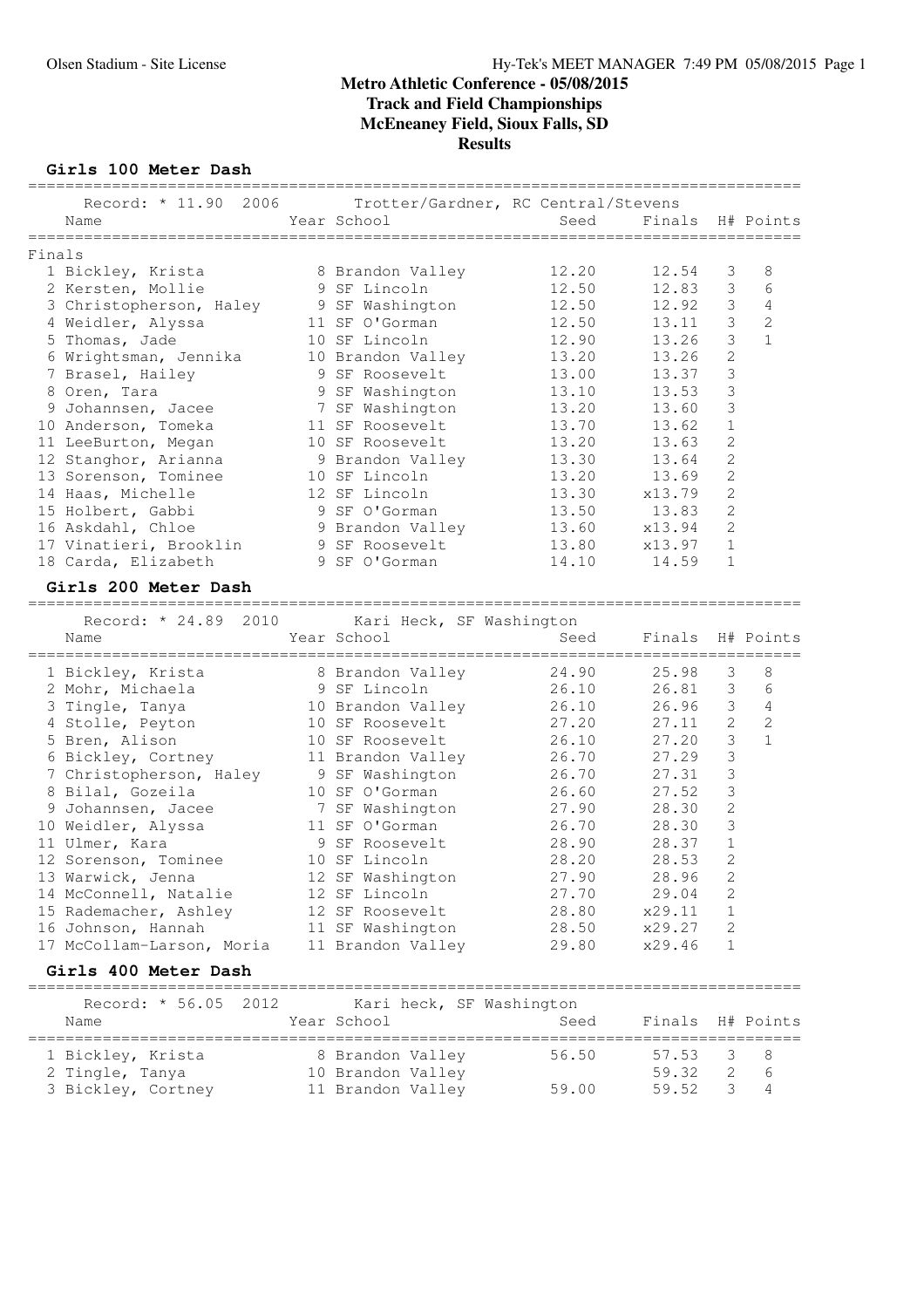## **....Girls 400 Meter Dash**

| 4 Sudbeck, Caroline   |  | 7 SF Lincoln      | 1:00.20 | 1:00.62  | 3              | $\overline{2}$ |
|-----------------------|--|-------------------|---------|----------|----------------|----------------|
| 5 Bindert, Elizabeth  |  | 8 SF Lincoln      | 1:01.30 | 1:01.16  | 3              | $\mathbf{1}$   |
| 6 Venner, Sydney      |  | 10 SF O'Gorman    | 1:02.50 | 1:01.39  | 2              |                |
| 7 Fehrs, Morgan       |  | 12 SF Lincoln     | 1:01.90 | 1:01.54  | $\mathfrak{L}$ |                |
| 8 Auen, Alisha        |  | 11 SF Lincoln     | 1:01.50 | x1:02.06 | 3              |                |
| 9 Johannsen, Jacee    |  | 7 SF Washington   | 1:01.90 | 1:02.69  | 3              |                |
| 10 Hofer, Grace       |  | 10 SF Roosevelt   | 1:05.50 | 1:04.58  | 2              |                |
| 11 Jackmon, Hope      |  | 10 Brandon Valley | 1:04.50 | x1:04.60 | 2              |                |
| 12 Johnson, Hannah    |  | 11 SF Washington  | 1:05.00 | 1:05.36  | $\mathcal{L}$  |                |
| 13 Cruz, Amy          |  | 9 SF Washington   | 1:06.00 | 1:06.32  |                |                |
| 14 Weiss, Maddie      |  | 10 SF Roosevelt   | 1:07.20 | 1:07.22  |                |                |
| 15 Blanchard, Madison |  | 11 SF O'Gorman    | 1:05.90 | 1:07.83  | 2              |                |
| 16 Pfeifle, Sophia    |  | 11 SF O'Gorman    | 1:08.50 | 1:08.11  |                |                |
| 17 Rausch, Tiana      |  | 10 SF O'Gorman    | 1:05.60 | x1:08.17 | $\mathcal{L}$  |                |

## **Girls 800 Meter Run**

|   | Name                  |   | Record: * 2:16.70 2005 Allison Eckert, SF Roosevelt<br>Year School | Seed    | Finals H# Points |                |   |
|---|-----------------------|---|--------------------------------------------------------------------|---------|------------------|----------------|---|
|   | 1 Cooper, Jasmyne     |   | 9 SF Lincoln                                                       | 2:15.60 | 2:21.39          | $\overline{2}$ | 8 |
|   | 2 Waterfall, Haylee   |   | 9 Brandon Valley                                                   | 2:21.00 | 2:24.83          | $\mathcal{L}$  | 6 |
|   | 3 Kelly, Mollie       |   | 9 SF Lincoln                                                       | 2:23.70 | 2:25.32          | $\mathcal{L}$  | 4 |
|   | 4 Kearney, Kelsi      |   | 10 SF Washington                                                   | 2:26.10 | 2:26.81          | $\mathcal{L}$  | 2 |
|   | 5 Klatt, Courtney     |   | 9 Brandon Valley                                                   | 2:22.00 | 2:27.67          | 2              |   |
|   | 6 Hahne, Mariah       |   | 11 SF Roosevelt                                                    | 2:32.50 | 2:30.88          | 2              |   |
| 7 | Embry, Baylie         |   | 10 SF Lincoln                                                      | 2:33.80 | 2:33.51          | $\mathfrak{D}$ |   |
|   | 8 Cunningham, Jada    |   | 9 SF Washington                                                    | 2:35.00 | 2:35.38          | $\mathbf{1}$   |   |
|   | 9 Vavra, Ashton       |   | 7 SF O'Gorman                                                      | 2:44.00 | 2:36.33          | $\mathbf 1$    |   |
|   | 10 Johnson, Natalie   |   | 10 SF Washington                                                   | 2:48.00 | 2:36.88          | $\mathbf{1}$   |   |
|   | 11 Fenderson, Jadalyn | 8 | SF Roosevelt                                                       | 2:34.60 | 2:37.98          | $\mathbf{1}$   |   |
|   | 12 Pearson, Lydia     | 9 | SF Roosevelt                                                       | 2:37.40 | 2:42.88          |                |   |
|   | 13 Vockler, Katie     | 8 | SF O'Gorman                                                        | 2:45.00 | 2:44.06          |                |   |
|   | 14 Birath, Jaidon     |   | 11 Brandon Valley                                                  | 2:40.00 | 2:48.98          |                |   |
|   | 15 Bauers, Isabelle   | 9 | SF Roosevelt                                                       | 2:46.70 | x2:49.99         |                |   |

### **Girls 1600 Meter Run**

================================================================================ Record: \* 5:07.30 2004 Krista Eckert, SF Roosevelt

| 1100010.<br><u>J.VI.JV</u><br>Name | ムマンコ | INLIUCU IUUNUILI, UI INUUJUVUIL<br>Year School | Seed    | Finals Points |                |
|------------------------------------|------|------------------------------------------------|---------|---------------|----------------|
| 1 Cooper, Jasmyne                  |      | 9 SF Lincoln                                   | 5:08.00 | 5:13.97       | 8              |
| 2 Wells, Lauren                    |      | 8 Brandon Valley                               |         | 5:18.00       | 6              |
| 3 Waterfall, Haylee                |      | 9 Brandon Valley                               |         | 5:20.81       | 4              |
| 4 Kray, Carlie                     |      | 9 SF Washington                                | 5:26.60 | 5:21.51       | $\overline{2}$ |
| 5 Ripperda, Abby                   |      | 10 SF O'Gorman                                 | 5:27.40 | 5:23.43       |                |
| 6 Infield, Brooke                  |      | 11 SF Lincoln                                  | 5:31.50 | 5:26.72       |                |
| 7 Kearney, Kelsi                   |      | 10 SF Washington                               | 5:30.20 | 5:37.96       |                |
| 8 Bierwagen, Alyssa                |      | 10 SF Roosevelt                                | 5:42.30 | 5:39.14       |                |
| 9 Hooker, Lydia                    |      | 10 SF Lincoln                                  | 5:46.80 | 5:42.00       |                |
| 10 Jenkins, Patti                  |      | 9 SF Lincoln                                   | 5:45.00 | x5:46.99      |                |
| 11 Larson, Jennalee                |      | 9 SF Washington                                | 5:50.00 | 5:52.10       |                |
| 12 Beisch, Cassie                  |      | 9 SF Roosevelt                                 | 5:55.00 | 5:55.58       |                |
| 13 Giles, Laramie                  |      | 10 SF Roosevelt                                | 5:53.00 | 5:56.29       |                |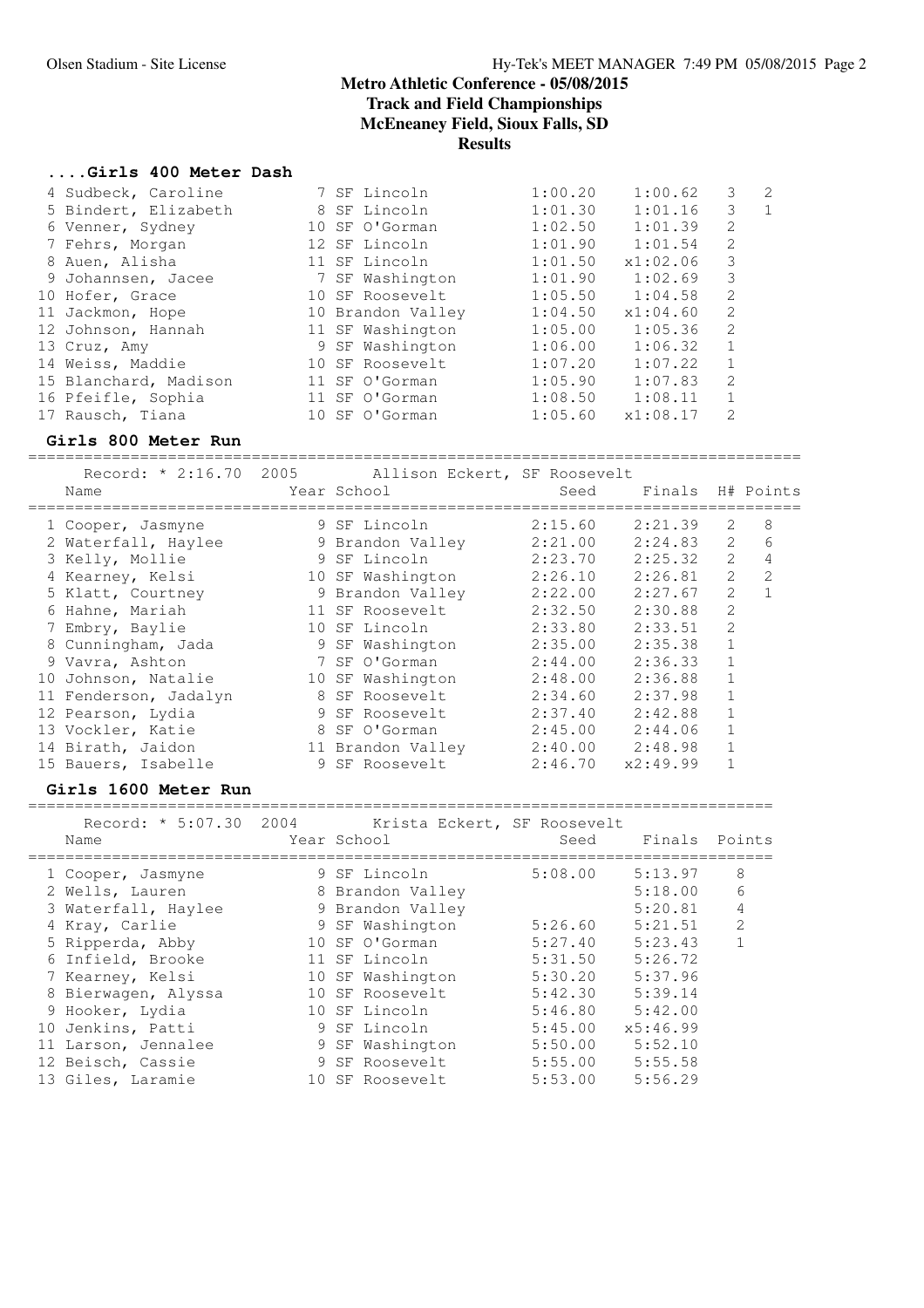## **....Girls 1600 Meter Run**

| 14 Pearson, Bethany |  | 12 SF Roosevelt  | 5:51.00 x5:57.45 |         |
|---------------------|--|------------------|------------------|---------|
| 15 Vockler, Katie   |  | 8 SF O'Gorman    | 6:05.00          | 5:57.89 |
| 16 Point, Caroline  |  | 11 SF Washington | 5:50.00 x5:57.95 |         |

## **Girls 3200 Meter Run**

================================================================================

|      | Record: * 11:03.20 2004 |             |  | Allison Eckert, SF Roosevelt |  |
|------|-------------------------|-------------|--|------------------------------|--|
| Name |                         | Year School |  | Seed Finals Points           |  |

| <b>IVAILLE</b>      | TEAT PONDAT       | nasa     | т тиатэ  | E UILLED       |
|---------------------|-------------------|----------|----------|----------------|
| 1 Ripperda, Abby    | 10 SF O'Gorman    | 11:22.00 | 11:32.23 | 8              |
| 2 Kray, Carlie      | 9 SF Washington   | 11:39.30 | 11:36.83 | 6              |
| 3 Klatt, Courtney   | 9 Brandon Valley  |          | 11:46.71 | 4              |
| 4 Infield, Brooke   | 11 SF Lincoln     | 11:46.40 | 11:53.04 | $\mathfrak{D}$ |
| 5 Patrick, Katie    | 10 SF Lincoln     | 11:49.00 | 12:02.68 |                |
| 6 Althoff, Olivia   | 8 SF O'Gorman     | 12:22.00 | 12:06.09 |                |
| 7 Sugrue, Georgina  | 7 SF O'Gorman     | 12:32.00 | 12:13.53 |                |
| 8 Bierwagen, Alyssa | 10 SF Roosevelt   | 12:08.50 | 12:29.05 |                |
| 9 Ketcham, Jessalyn | 10 SF Roosevelt   | 12:25.60 | 12:37.38 |                |
| 10 Dow, Sara        | 12 SF Lincoln     | 12:25.00 | 12:38.30 |                |
| 11 Fischer, Kaitlyn | 10 SF Washington  | 11:50.00 | 12:48.69 |                |
| 12 Giles, Laramie   | 10 SF Roosevelt   | 13:14.20 | 12:51.34 |                |
| 13 Hanna, Abbi      | 10 Brandon Valley | 13:10.00 | 12:59.28 |                |

### **Girls 100 Meter Hurdles**

| Record: * 14.10 2009 Nevada Sorenson, SF Lincoln |                                                                                                                                                                                                                                |              |                       |                |                |
|--------------------------------------------------|--------------------------------------------------------------------------------------------------------------------------------------------------------------------------------------------------------------------------------|--------------|-----------------------|----------------|----------------|
| Name                                             | Year School                                                                                                                                                                                                                    |              | Seed Finals H# Points |                |                |
|                                                  |                                                                                                                                                                                                                                |              |                       |                |                |
| 1 Miedema, Mearah 11 SF Washington               |                                                                                                                                                                                                                                | 15.10        | 15.63                 | 3              | 8              |
| 2 Konzem, Mikkalyn 12 SF Roosevelt               |                                                                                                                                                                                                                                | 15.60        | 16.23                 | 3              | 6              |
| 3 Teslow, Julie 11 SF Lincoln                    |                                                                                                                                                                                                                                | 15.80        | 16.37                 | 3              | 4              |
|                                                  |                                                                                                                                                                                                                                | 15.90        | 16.82                 | 3              | $\overline{2}$ |
|                                                  |                                                                                                                                                                                                                                | 16.40        | 16.93                 | 3              | $\mathbf{1}$   |
| 6 Klinkhammer, Felicity 9 Brandon Valley         |                                                                                                                                                                                                                                | 16.90        | 17.80                 | 3              |                |
| 7 Anderson, Alex                                 | 11 SF O'Gorman                                                                                                                                                                                                                 | 16.40        | 17.97                 | 3              |                |
| 8 Crain, Eli                                     | 11 SF Lincoln                                                                                                                                                                                                                  | 16.90        | 18.61                 | 2              |                |
| 9 Chamberlain, Kaedyn 10 SF Roosevelt            |                                                                                                                                                                                                                                | 18.40        | 18.64                 | $\mathfrak{D}$ |                |
| 10 Brandt, Kennie                                | 9 SF Washington                                                                                                                                                                                                                | 20.00        | 19.32                 | $\mathbf{1}$   |                |
| 11 Chatwell, Jennifer 9 SF Roosevelt             |                                                                                                                                                                                                                                | 19.50        | 19.38                 | 2              |                |
| 12 Spears, Megan                                 | 10 SF Lincoln                                                                                                                                                                                                                  | 19.90        | 19.53                 | 2              |                |
| 13 Ratzloff, Elizabeth 9 SF O'Gorman             |                                                                                                                                                                                                                                | 18.10        | 19.90                 | $\overline{2}$ |                |
| 14 Hopkins, Amber                                | 12 SF Roosevelt                                                                                                                                                                                                                | 19.70 x19.98 |                       | $\overline{2}$ |                |
| 15 Yohana, Wini                                  | and the Second Second Second Second Second Second Second Second Second Second Second Second Second Second Second Second Second Second Second Second Second Second Second Second Second Second Second Second Second Second Seco | 20.00        | x20.08                | $\mathbf{1}$   |                |
| 16 Henderson, Reagan                             | 9 SF Washington                                                                                                                                                                                                                | 20.00        | 20.14                 | $\mathbf{1}$   |                |
| Girls 300 Meter Hurdles                          |                                                                                                                                                                                                                                |              |                       |                |                |

| Record: * 43.90 2007<br>Name                                                  | Emily DeVries, RC Stevens<br>Year School                                | Seed                             | Finals H# Points                     |        |                                         |
|-------------------------------------------------------------------------------|-------------------------------------------------------------------------|----------------------------------|--------------------------------------|--------|-----------------------------------------|
| 1 Heier, Ryley<br>2 Miedema, Mearah<br>3 Kinzer, Isabel<br>4 Konzem, Mikkalyn | 9 SF Lincoln<br>11 SF Washington<br>10 SF Washington<br>12 SF Roosevelt | 48.30<br>48.50<br>49.50<br>50.20 | 48.75 2 8<br>49.44<br>49.55<br>50.58 | 2<br>2 | - 6<br>$\overline{4}$<br>$\overline{2}$ |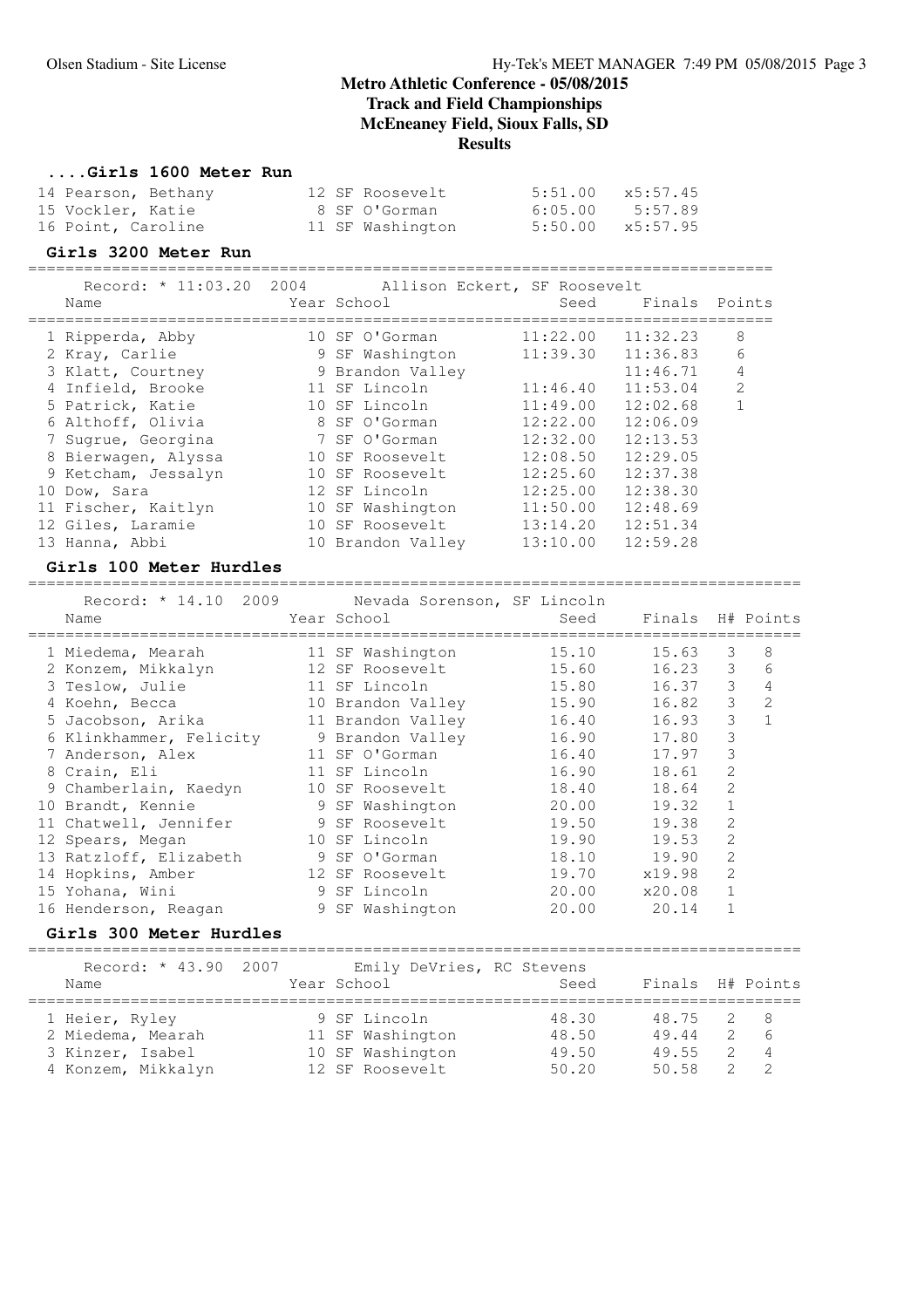## **....Girls 300 Meter Hurdles**

| 5 Anderson, Alex        | 11 SF O'Gorman    | 50.50 | 51.59   | -2. |  |
|-------------------------|-------------------|-------|---------|-----|--|
| 6 Jacobson, Arika       | 11 Brandon Valley | 50.10 | 51.76   | -2  |  |
| 7 Klinkhammer, Felicity | 9 Brandon Valley  | 52.00 | 52.25   |     |  |
| 8 Ratzloff, Elizabeth   | 9 SF O'Gorman     | 53.90 | 53.27   |     |  |
| 9 Huber, Sydney         | 7 SF Lincoln      | 52.80 | 53.83   |     |  |
| 10 Yohana, Wini         | 9 SF Lincoln      | 56.00 | 54.14   |     |  |
| 11 Chamberlain, Kaedyn  | 10 SF Roosevelt   | 55.30 | 54.19   |     |  |
| 12 Koltz, Leah          | 8 SF Roosevelt    | 54.40 | 54.48   |     |  |
| 13 Hopkins, Amber       | 12 SF Roosevelt   | 58.90 | x56.63  |     |  |
| 14 Brandt, Kennie       | 9 SF Washington   | 57.50 | 58.78   |     |  |
| 15 Mashlan, Morgan      | 10 Brandon Valley | 50.70 | 1:01.45 | 2   |  |

## **Girls 4x100 Meter Relay**

| Record: * 49.21 2010<br>School                                                                              | RC Central | Seed                                      | Finals Points                             |                                            |
|-------------------------------------------------------------------------------------------------------------|------------|-------------------------------------------|-------------------------------------------|--------------------------------------------|
| 1 SF Washington 'A'<br>2 Brandon Valley 'A'<br>3 SF Lincoln 'A'<br>4 SF Roosevelt. 'A'<br>5 SF O'Gorman 'A' |            | 50.00<br>51.70<br>50.80<br>51.70<br>52.60 | 50.16<br>50.73<br>50.99<br>51.58<br>51.73 | 8<br>$6\overline{6}$<br>4<br>$\mathcal{D}$ |
|                                                                                                             |            |                                           |                                           |                                            |

### **Girls 4x200 Meter Relay** ================================================================================

| Record: $* 1:43.43 2010$<br>School                                                     | RC Stevens | Seed                                     | Finals Points                            |                                            |
|----------------------------------------------------------------------------------------|------------|------------------------------------------|------------------------------------------|--------------------------------------------|
| 1 SF Washington 'A'<br>2 Brandon Valley 'A'<br>3 SF Roosevelt. 'A'<br>4 SF Lincoln 'A' |            | 1:47.50<br>1:43.70<br>1:47.50<br>1:46.10 | 1:46.37<br>1:46.67<br>1:47.14<br>1:47.53 | 8<br>$6\overline{6}$<br>4<br>$\mathcal{D}$ |
| 5 SF O'Gorman 'A'                                                                      |            | 1:48.00                                  | 1:49.91                                  |                                            |

## **Girls 4x400 Meter Relay**

| Record: $* 3:59.50 2004$<br>School                                                                          | RC Stevens | Seed                                                | Finals Points                                          |                                           |
|-------------------------------------------------------------------------------------------------------------|------------|-----------------------------------------------------|--------------------------------------------------------|-------------------------------------------|
| 1 Brandon Valley 'A'<br>2 SF Lincoln 'A'<br>3 SF Washington 'A'<br>4 SF O'Gorman 'A'<br>5 SF Roosevelt. 'A' |            | 3:57.80<br>4:04.60<br>4:11.90<br>4:29.60<br>4:08.60 | $3:57.98*$<br>4:06.96<br>4:09.15<br>4:19.15<br>4:20.86 | 8<br>6<br>$\overline{4}$<br>$\mathcal{L}$ |
| Girls 4x800 Meter Relay                                                                                     |            |                                                     |                                                        |                                           |

| Seed               |                      |                           |
|--------------------|----------------------|---------------------------|
| 9:39.80<br>9:29.60 | 9:30.70<br>9:36.83   | 8<br>6                    |
| 9:53.10            | 10:04.62<br>10:08.29 | 4                         |
|                    |                      | Finals Points<br>10:05.40 |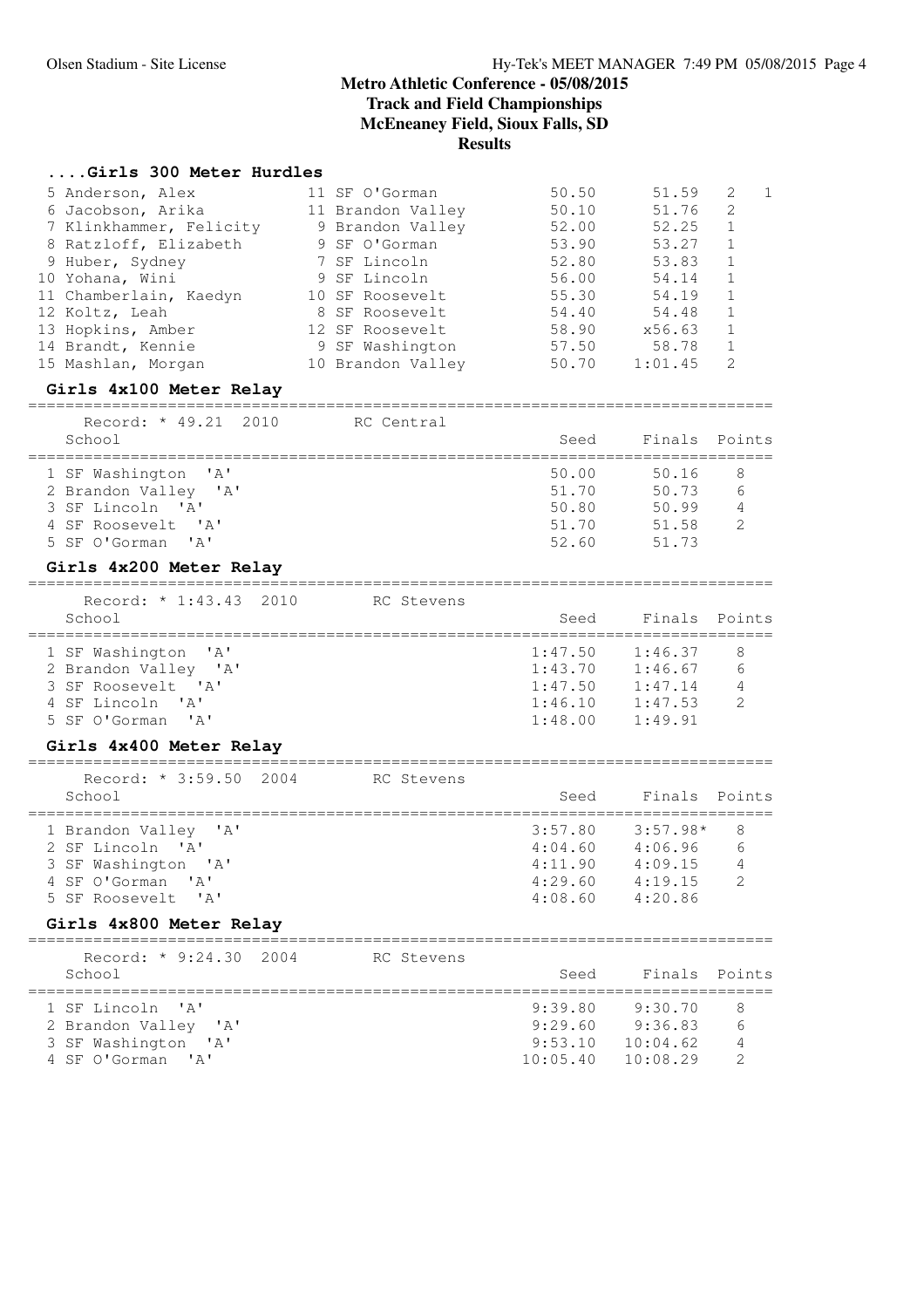**....Girls 4x800 Meter Relay**

5 SF Roosevelt 'A' 10:07.20 10:23.55

================================================================================

## **Girls 1600 Sprint Medley**

| Record: * 4:15.40 2004        | SF Lincoln |         |               |   |
|-------------------------------|------------|---------|---------------|---|
| School                        |            | Seed    | Finals Points |   |
| 1 Brandon Valley 'A'          |            | 4:10.50 | 4:22.78       | 8 |
| 2 SF Lincoln 'A'              |            | 4:15.20 | 4:25.28       | 6 |
| 3 SF O'Gorman 'A'             |            | 4:21.90 | 4:32.90       | 4 |
| 4 SF Washington 'A'           |            | 4:35.00 | 4:35.36       | 2 |
| 5 SF Roosevelt. 'A'           |            | 4:21.60 | 4:39.92       |   |
| $C_{1}$ win $U_{1}$ ob Issues |            |         |               |   |

### **Girls High Jump**

================================================================================ Record: \* 5-07.50 2010 Mary Wirth, SFLincoln

| Name                    | Year School       | Seed        | Finals Points           |             |
|-------------------------|-------------------|-------------|-------------------------|-------------|
| 1 Bain, Morgan          | 10 SF O'Gorman    |             | $5 - 00.00$ $5 - 00.00$ | 10          |
| 2 Paauw, Hannah         | 11 Brandon Valley | $4 - 11.00$ | $J5 - 00.00$            | 7           |
| 2 Waltjer, Madisyn      | 11 SF Roosevelt   | $5 - 00.00$ | $J5 - 00.00$            |             |
| 4 Thompson, Morgan      | 8 Brandon Valley  |             | $5 - 01.00$ $4 - 10.00$ | 4           |
| 5 Miedema, Aubrey       | 9 SF Washington   | $4 - 08.00$ | $J4 - 10.00$            | 2           |
| 6 Szabo, Anezka         | 10 SF Lincoln     | $5 - 02.00$ | $J4 - 10.00$            | $\mathbf 1$ |
| 7 Burch, Eden           | 12 Brandon Valley | $5 - 01.00$ | $J4 - 10.00$            |             |
| 8 Birath, Mikaela       | 9 Brandon Valley  | $4 - 10.00$ | $x4 - 08.00$            |             |
| 8 Jarratt, Abbie        | 12 SF Lincoln     | $4 - 07.00$ | $4 - 08.00$             |             |
| 10 Rausch, Tiana        | 10 SF O'Gorman    | $4 - 06.00$ | $4 - 04.00$             |             |
| 10 Klemisch, Paige      | 9 SF Roosevelt    | $4 - 04.00$ | $4 - 04.00$             |             |
| 10 Hannestad, Carly     | 11 SF Washington  | $4 - 06.00$ | $4 - 04.00$             |             |
| 10 Karberg, Savannah    | 10 SF Roosevelt   | $4 - 08.00$ | $4 - 04.00$             |             |
| -- Johannsen, Jacee     | 7 SF Washington   | $4 - 06.00$ | ΝH                      |             |
| -- Saaleephiw, Lilliana | 9 SF Washington   | $4 - 06.00$ | ΝH                      |             |
| -- Lima, Steph          | 12 SF Roosevelt   | $4 - 06.00$ | NH                      |             |

#### **Girls Pole Vault**

| Record: * 12-05 2004<br>Name | Mallory Peck, SF O'Gorman<br>Year School | Seed           | Finals Points |                |
|------------------------------|------------------------------------------|----------------|---------------|----------------|
| 1 Hendrick, Hannah           | 9 Brandon Valley                         | $10 - 00.00$   | $9 - 06.00$   | 8              |
| 2 Murray, Hailey             | 12 Brandon Valley                        | $9 - 06.00$    | $9 - 00.00$   | 6              |
| 3 Vorobyeva, Irina           | 9 SF Roosevelt                           | $8 - 0.3$ , 00 | $8 - 06.00$   | 4              |
| 4 Schiltz, Marya             | 9 Brandon Valley                         | $9 - 00.00$    | $J8 - 06.00$  | $\mathfrak{D}$ |
| 5 Dejager, Hanna             | 8 Brandon Valley                         | $9 - 00.00$    | $x7 - 06.00$  |                |
| 5 Doan, Jocelyn              | 12 SF Roosevelt                          | $8 - 10.00$    | $7 - 06.00$   |                |
| 7 Rausch, Tiana              | 10 SF O'Gorman                           | $8 - 00.00$    | $7 - 00.00$   |                |
| -- Patel, Aditi              | 11 SF Lincoln                            | $6 - 00.00$    | NH            |                |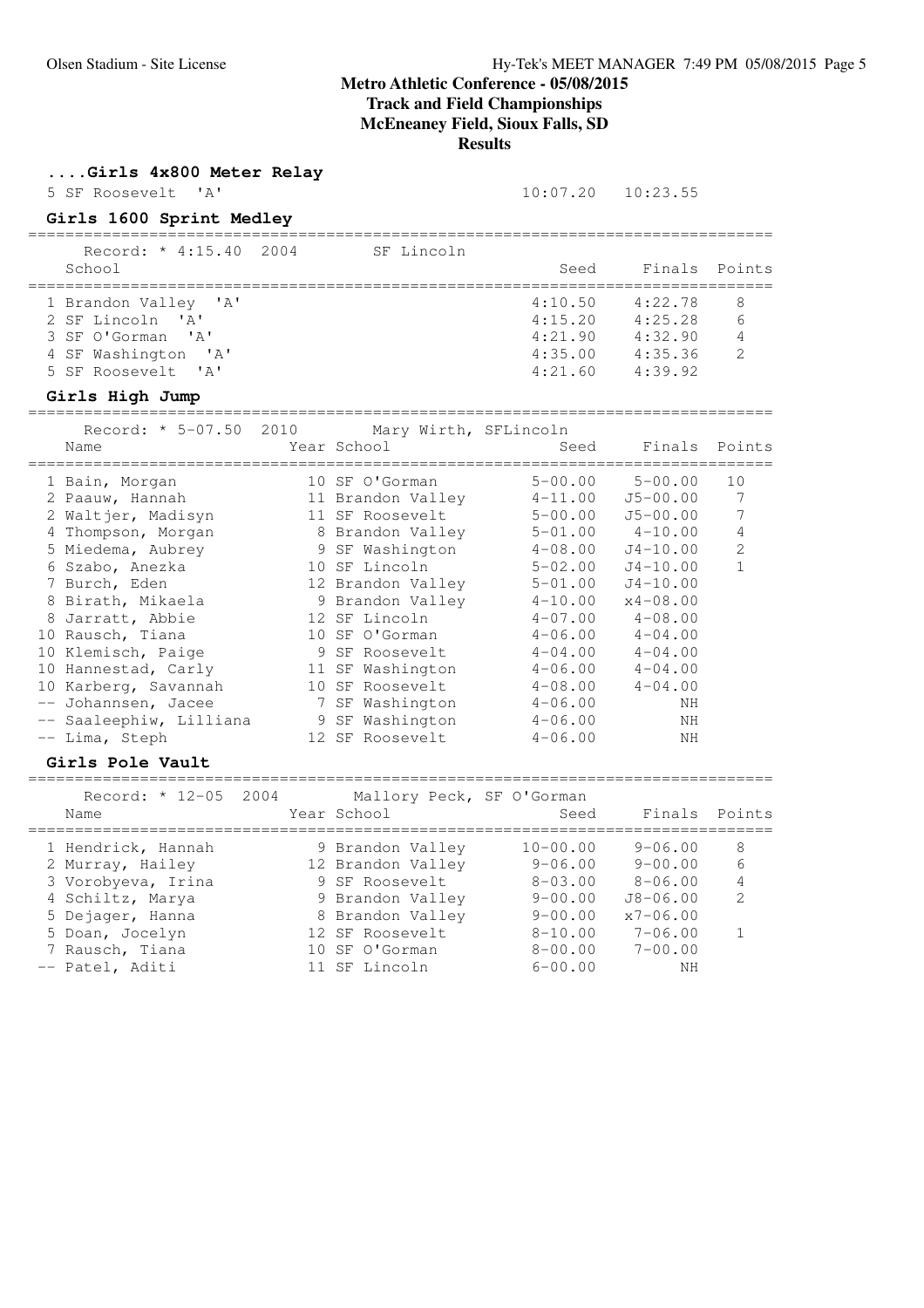**Girls Long Jump**

| Record: * 19-03 2010 Abby Albers, Spearfish |    |                   |              |               |                |
|---------------------------------------------|----|-------------------|--------------|---------------|----------------|
| Name                                        |    | Year School       | Seed         | Finals Points |                |
| 1 Treveer, Emma                             |    | 10 Brandon Valley | $16 - 10.50$ | $17 - 08.00$  | 8              |
| 2 Weidler, Alyssa                           |    | 11 SF O'Gorman    | $17 - 00.00$ | $17 - 02.75$  | 6              |
| 3 Birath, Mikaela                           |    | 9 Brandon Valley  | $15 - 11.75$ | $16 - 11.00$  | 4              |
| 4 Mohr, Michaela                            |    | 9 SF Lincoln      | $16 - 09.00$ | $16 - 07.00$  | $\overline{2}$ |
| 5 Koehn, Becca                              |    | 10 Brandon Valley | $16 - 02.00$ | $16 - 04.75$  | 1              |
| 6 Anderson, Alex                            |    | 11 SF O'Gorman    | $16 - 02.00$ | $16 - 03.75$  |                |
| 7 Law, Trinity                              |    | 8 Brandon Valley  | $15 - 10.00$ | $x15 - 06.75$ |                |
| 8 Richardson, Bre                           |    | 10 SF Washington  | $14 - 08.00$ | $15 - 05.75$  |                |
| 9 Teslow, Julie                             |    | 11 SF Lincoln     | $15 - 01.25$ | $15 - 04.25$  |                |
| 10 Visker, Jade                             |    | 11 SF Washington  | $14 - 00.00$ | $14 - 11.00$  |                |
| 11 Ulmer, Kara                              |    | 9 SF Roosevelt    | $14 - 04.00$ | $14 - 07.75$  |                |
| 12 Holcomb, Elise                           |    | 10 SF Roosevelt   | $14 - 11.00$ | $14 - 04.75$  |                |
| 13 Weeks, Erika                             |    | 11 SF Roosevelt   | $14 - 04.00$ | $14 - 03.00$  |                |
| 14 Thomas, Jade                             | 10 | SF Lincoln        | $14 - 09.50$ | $14 - 01.00$  |                |
| 15 VanBockern, Emily                        |    | 10 SF Washington  | $14 - 08.00$ | $13 - 10.50$  |                |
| 16 Carda, Elizabeth                         |    | 9 SF O'Gorman     | $13 - 11.50$ | $13 - 03.75$  |                |
| -- Justus, Liberty                          |    | 9 SF Lincoln      | $15 - 05.50$ | ND            |                |
|                                             |    |                   |              |               |                |

## **Girls Triple Jump**

================================================================================ Record: \* 38-07 2010 Colette Christensen, RC Central Name Year School Seed Finals Points ================================================================================ 1 Teslow, Julie 11 SF Lincoln 34-11.00 35-01.50 8 2 Richardson, Bre 10 SF Washington 34-02.00 34-08.50 6 3 Law, Trinity 8 Brandon Valley 32-00.00 34-07.25 4 4 Zajicek, Elsie 10 Brandon Valley 33-00.00 33-04.50 2 5 Heier, Ryley 9 SF Lincoln 34-08.00 33-02.00 1 6 Kolb, Elizabeth 8 SF O'Gorman 32-01.00 32-11.75 7 Kolbeck, Kassie 11 SF Lincoln 32-06.00 8 Justus, Liberty 9 SF Lincoln 33-11.00 x32-05.50 9 VanBockern, Emily 10 SF Washington 33-08.00 31-06.00 10 Visker, Jade 11 SF Washington 32-07.00 30-10.25 11 Bain, Morgan 10 SF O'Gorman 31-08.00 30-07.50 12 Weeks, Erika 11 SF Roosevelt 30-02.00 30-05.00 13 Holcomb, Elise 10 SF Roosevelt 30-00.00 30-00.50 14 Anderson, Alex 11 SF O'Gorman 33-02.00 30-00.00 15 Hawkins, Logan 12 Brandon Valley 27-00.00 26-11.75

#### **Girls Shot Put**

================================================================================  $R = \frac{1}{2}$   $\frac{1}{2}$   $\frac{1}{2}$   $\frac{1}{2}$   $\frac{1}{2}$   $\frac{1}{2}$   $\frac{1}{2}$   $\frac{1}{2}$   $\frac{1}{2}$   $\frac{1}{2}$   $\frac{1}{2}$   $\frac{1}{2}$   $\frac{1}{2}$   $\frac{1}{2}$   $\frac{1}{2}$   $\frac{1}{2}$   $\frac{1}{2}$   $\frac{1}{2}$   $\frac{1}{2}$   $\frac{1}{2}$   $\frac{1}{2}$   $\frac{1}{2}$ 

| Record: * 41-04 2007<br>Name                                                                        | Brooke Garner, RC Stevens<br>Year School                                                   | Seed                                                                         | Finals Points                                                                |                        |
|-----------------------------------------------------------------------------------------------------|--------------------------------------------------------------------------------------------|------------------------------------------------------------------------------|------------------------------------------------------------------------------|------------------------|
| 1 VanVeldhuizen, Izzy<br>2 Jasper, Lilli<br>3 Hertz, Emma<br>4 Mieras, Jessica<br>5 Lynn, Kassandra | 11 SF Lincoln<br>12 Brandon Valley<br>11 SF O'Gorman<br>12 SF O'Gorman<br>10 SF Washington | $39 - 10.25$<br>$36 - 05.00$<br>$40 - 07.00$<br>$36 - 06.00$<br>$34 - 07.50$ | $39 - 05.00$<br>$38 - 08.50$<br>$36 - 04.50$<br>$36 - 01.00$<br>$34 - 04.00$ | 8<br>6<br>4<br>2<br>-1 |
| 6 West, Samantha<br>7 Klamm, Libby                                                                  | 12 SF O'Gorman<br>11 Brandon Valley                                                        | $35 - 02.00$<br>$32 - 08.00$                                                 | $34 - 02.00$<br>$32 - 00.25$                                                 |                        |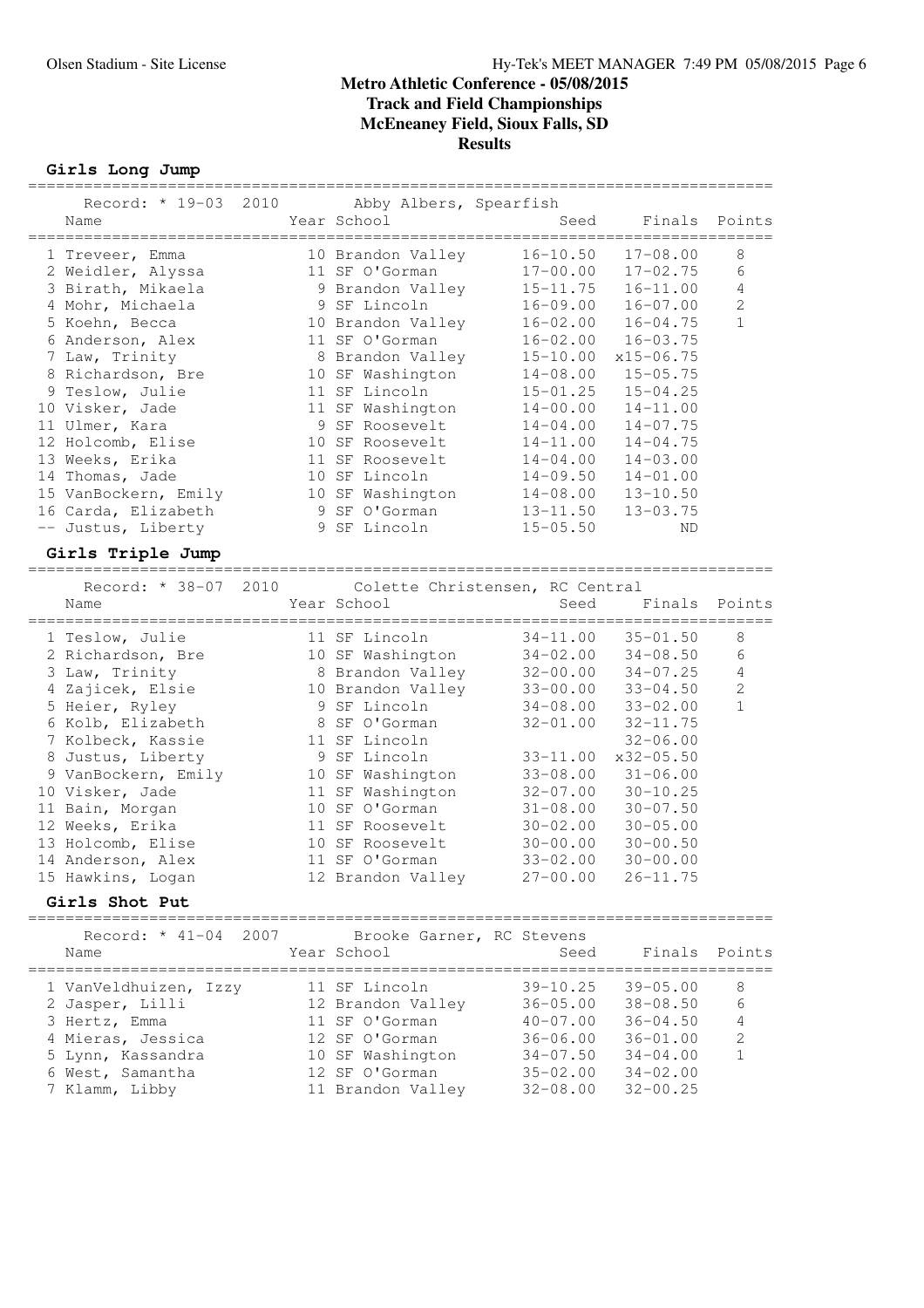## **....Girls Shot Put**

| 8 Clauson, Rosemarie | 12 SF Lincoln     | $31 - 07.00$<br>$31 - 05.50$  |
|----------------------|-------------------|-------------------------------|
| 9 Nimick, Kelsey     | 12 Brandon Valley | $31 - 01.50$<br>$32 - 01.00$  |
| 10 Bindert, Becca    | 10 SF Lincoln     | $32 - 00.25$<br>$30 - 10.50$  |
| 11 King, Norah       | 9 SF Lincoln      | $x30 - 05.50$<br>$30 - 02.00$ |
| 12 Wilson, Tess      | 11 SF O'Gorman    | $x30 - 04.75$<br>$30 - 00.00$ |
| 13 Ward, Kira        | 10 SF Roosevelt   | $30 - 03.00$<br>$27 - 09.00$  |
| 14 Ortiz, Laura      | 11 SF Roosevelt   | 29-03.00<br>$27 - 05.50$      |
| 15 Peterson, Liesha  | 10 SF Roosevelt   | $29 - 00.00$<br>$27 - 00.50$  |
| 16 Gardner, Carley   | 11 Brandon Valley | $28 - 02.00$<br>$x26 - 11.50$ |
| 17 Thompson, Tia     | 12 SF Roosevelt   | $x26 - 06.25$<br>$25 - 06.00$ |
| 18 Videen, Taylor    | 9 SF Washington   | $27 - 00.00$ $23 - 10.50$     |
| -- Rohrer, Raylynn   | 9 SF Washington   | $27 - 00.00$<br>ND            |

### **Girls Discus Throw**

================================================================================

| Record: * 142-07 1999<br>Name      | Susan Sherman, SF Roosevelt<br>Year School and the School and the School and the School and the School and the School | Seed                    | Finals Points           |                |
|------------------------------------|-----------------------------------------------------------------------------------------------------------------------|-------------------------|-------------------------|----------------|
| 1 Mieras, Jessica                  | 12 SF O'Gorman                                                                                                        | $133 - 02$              | $128 - 05$              | 8              |
| 2 Hertz, Emma                      | 11 SF O'Gorman                                                                                                        | 129-06                  | $118 - 08$              | 6              |
| 3 VanVeldhuizen, Izzy              | 11 SF Lincoln                                                                                                         | $118 - 11$              | $113 - 01$              | $\overline{4}$ |
| 4 Nimick, Kelsey                   | 12 Brandon Valley                 93-08   109-05.50                                                                   |                         |                         | 2              |
| 5 King, Norah                      | 9 SF Lincoln                                                                                                          | $107 - 01$              | 99-04                   | $\mathbf{1}$   |
| 6 Clauson, Rosemarie 12 SF Lincoln |                                                                                                                       | $101 - 08$              | $95 - 09$               |                |
| 7 West, Samantha                   | 12 SF O'Gorman                                                                                                        |                         | $105 - 00$ $94 - 03.50$ |                |
| 8 Ortiz, Laura                     | 11 SF Roosevelt                                                                                                       | $93 - 00$               | $94 - 02.50$            |                |
| 9 Lynn, Kassandra                  | 10 SF Washington                                                                                                      | $105 - 00$              | $92 - 10.50$            |                |
| 10 Wesley, Gemini                  | 12 SF Roosevelt                                                                                                       | $110 - 02$              | $85 - 04$               |                |
| 11 Bindert, Becca                  | 10 SF Lincoln                                                                                                         | $92 - 08$               | x83-05                  |                |
| 12 Holmes, Ellie                   | 9 Brandon Valley                                                                                                      | $97 - 01$               | $82 - 02$               |                |
| 13 Shubert, Kenzie                 | 9 SF Roosevelt                                                                                                        | $72 - 00$               | $80 - 03$               |                |
| 14 Trout, Sydney                   | 10 Brandon Valley                                                                                                     |                         | $87 - 02$ $77 - 05.50$  |                |
| 15 Rohrer, Raylynn                 | 9 SF Washington                                                                                                       | 88-00                   | $75 - 02$               |                |
| 16 Klamm, Libby                    | 11 Brandon Valley                                                                                                     |                         | $81 - 07$ $x73 - 01.50$ |                |
| 17 Videen, Taylor                  | 9 SF Washington                                                                                                       |                         | $85 - 00$ $61 - 06.50$  |                |
| 18 Peterson, Liesha                | 10 SF Roosevelt                                                                                                       | $85-00 \times 58-04.50$ |                         |                |
| -- Wilson, Tess                    | 11 SF O'Gorman                                                                                                        | $111 - 00$              | ND                      |                |

## **Boys 100 Meter Dash**

| Record: * 10.70<br>Name | 2009 | Year School   |                  | Tucker/Prpich, RC Central/Stevens<br>Seed | Finals H# Points |                |               |
|-------------------------|------|---------------|------------------|-------------------------------------------|------------------|----------------|---------------|
| 1 Christion, Taryn      |      |               | 12 SF Roosevelt  | 10.60                                     | 11.06            | 3.             | 8             |
| 2 Vinatieri, Chase      |      |               | 12 SF Roosevelt  | 11.10                                     | 11.08            | 3              | 6             |
| 3 Makwinja, Dodi        |      |               | 11 SF O'Gorman   | 10.90                                     | 11.29            | 3              | 4             |
| 4 McKinney, Ethan       |      |               | 10 SF Washington | 10.90                                     | 11.33            | 3              | $\mathcal{L}$ |
| 5 Meyers, Nickel        |      | 12 SF Lincoln |                  | 11.20                                     | 11.36            | $\overline{2}$ |               |
| 6 Feterl, Isaiah        |      |               | 11 SF Washington | 11.00                                     | 11.38            | 3              |               |
| 7 Needham, Zach         |      |               | 12 SF Washington | 11.00                                     | 11.40            | 3              |               |
| 8 Furula, Barayona      |      | 11 SF Lincoln |                  | 11.10                                     | 11.45            | 3              |               |
| 9 Reuter, Andrew        |      |               | 10 SF O'Gorman   | 11.00                                     | 11.54            | 3              |               |
| 10 Large, Braxton       |      | 12 SF Lincoln |                  | 11.40                                     | 11.59            | $\mathfrak{D}$ |               |
| 11 Hester, Demareio     |      |               | 9 SF Roosevelt   | 11.70                                     |                  | $\mathfrak{D}$ |               |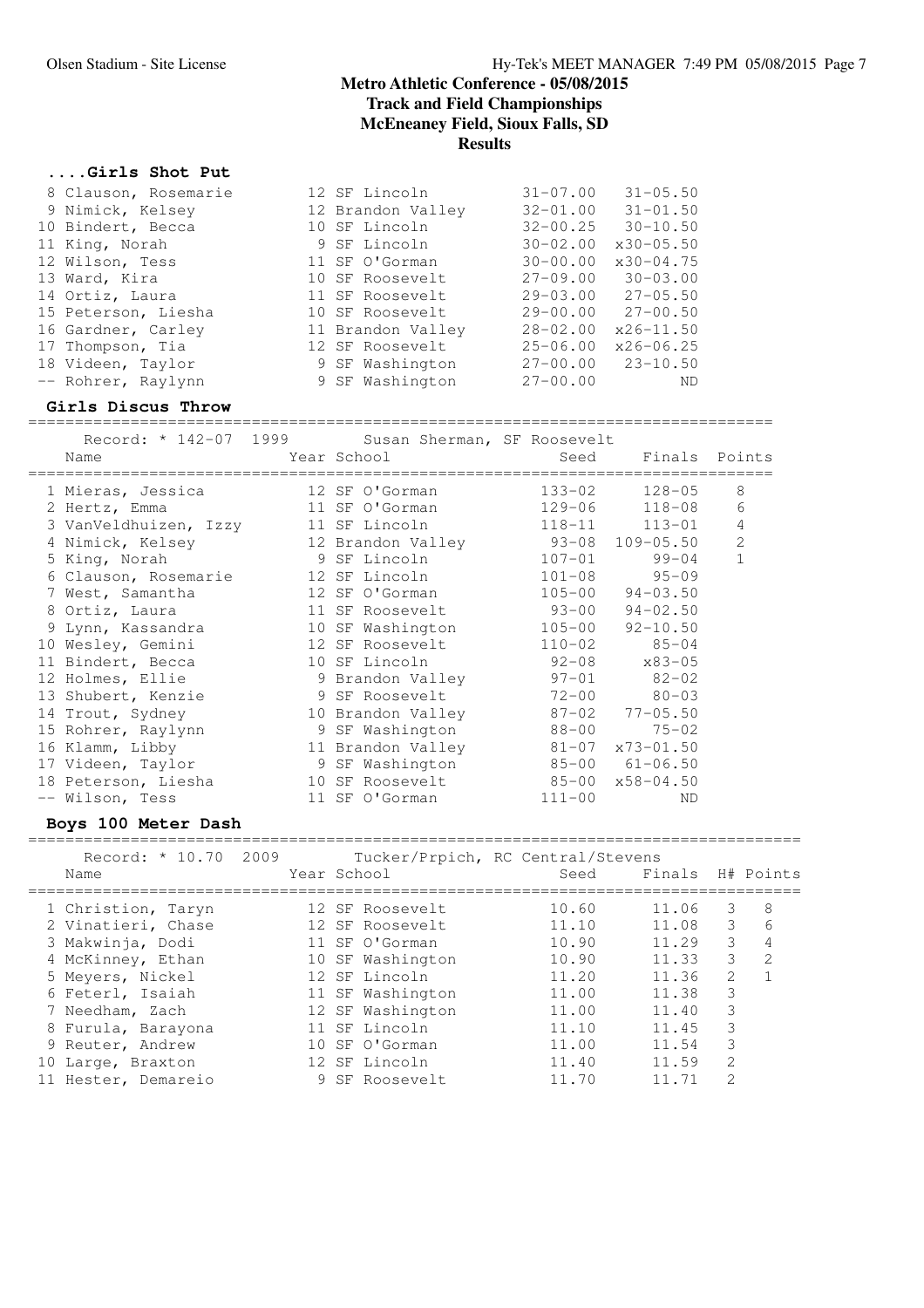### **....Boys 100 Meter Dash**

| 12 Burkhart, Brandan | 12 SF Washington  | 11.30 | x11.82 |     |
|----------------------|-------------------|-------|--------|-----|
| 13 Jahn, Tyson       | 10 SF Roosevelt   | 11.60 | x12.00 | -2. |
| 14 Nave, Jymell      | 9 SF Lincoln      | 11.80 | x12.02 | 2   |
| 15 Wickersham, Alex  | 10 Brandon Valley | 12.40 | 12.10  |     |
| 16 Johnson, Penn     | 9 SF O'Gorman     | 12.20 | 12.48  | 2   |
| 17 Wells, Collin     | 11 Brandon Valley | 12.40 | 12.51  |     |
| 18 Harris, Max       | 10 Brandon Valley | 12.90 | 13.05  |     |

#### **Boys 200 Meter Dash**

=================================================================================== Record: \* 21.70 2005 Cole Tucker, RC Central

| Record: " 41.70" 2000<br>Name         | COTE INCREI, RU CENTIST<br>Year School | Seed        | Finals H# Points |                |              |
|---------------------------------------|----------------------------------------|-------------|------------------|----------------|--------------|
| 1 Vinatieri, Chase                    | 12 SF Roosevelt                        | 21.90       | 22.57            | 3              | 8            |
| 2 Feterl, Isaiah                      | 11 SF Washington                       | 22.60       | 22.82            | 3 <sup>7</sup> | 6            |
| 3 Furula, Barayona                    | 11 SF Lincoln                          | 23.20       | 22.96            | 3              | 4            |
| 4 McKinney, Ethan 10 SF Washington    |                                        | 22.40       | 23.25            | $\mathcal{S}$  | 2            |
| 5 Reuter, Andrew                      | 10 SF O'Gorman                         | 23.60       | 23.27            | $\mathcal{S}$  | $\mathbf{1}$ |
| 6 Needham, Zach and 12 SF Washington  |                                        | 22.90       | 23.59            | 3              |              |
| 7 Makwinja, Dodi                      | 11 SF O'Gorman                         | 23.50       | 23.76            | 3              |              |
| 8 Kolbeck, Wilson                     | 10 Brandon Valley                      | 23.80       | 24.18            | 2              |              |
| 9 Christensen, Cole 11 Brandon Valley |                                        | 24.00       | 24.26            | 2              |              |
| 10 Bowar, Isaiah                      | 11 SF Roosevelt                        | 24.40       | 24.27            | 2              |              |
| 11 Zaft, Conner                       | 12 SF Washington                       | 23.60       | x24.68           | 2              |              |
| 12 Nave, Jymell                       | 9 SF Lincoln                           | 23.90       | 24.70            | 2              |              |
| 13 Guzman, Peter                      | 11 SF Roosevelt                        | 23.80       | 24.91            | 2              |              |
| 14 Nelson, Mason                      | 11 SF Lincoln                          | 23.90       | 25.09            | 2              |              |
| 15 Edwards, Tre                       | 10 SF Roosevelt                        | 24.70       | x25.11           | $\mathbf{1}$   |              |
| 16 Billion, Nick                      | 9 SF O'Gorman                          | 25.00 25.56 |                  | $\mathbf{1}$   |              |
| 17 Sutcliffe, Sam                     | 9 SF O'Gorman                          | 25.10       | x25.95           | $\mathbf 1$    |              |

#### **Boys 400 Meter Dash**

Record: \* 45.52 2012 Gemechu Godi, SF Lincoln<br>Name Seed Year School Seed Name The Year School Seed Finals H# Points =================================================================================== 1 Sudbeck, Ned 12 SF Lincoln 48.30 49.58 3 8 2 Feterl, Isaiah 11 SF Washington 49.40 50.01 3 6 3 Oluak, Alipo 12 SF Washington 50.50 50.75 3 4 4 Bindert, Isaac 11 SF Lincoln 50.50 51.02 3 2 5 Reuter, Andrew 10 SF O'Gorman 51.90 51.33 3 1 6 Moore, Andrew 11 SF Lincoln 51.80 52.92 3 7 Hess, Kyle 12 SF Roosevelt 52.80 53.30 3 8 Bowar, Isaiah 11 SF Roosevelt 54.50 53.72 2 9 Weber, Ethan 11 SF Lincoln 53.90 x53.72 3 10 Deehr, Keisean 9 SF Washington 54.50 53.98 2 11 Soliman, Montaser 11 SF Roosevelt 56.80 54.89 1 12 Meyer, Brady 12 SF Roosevelt 55.60 x56.07 2 13 Wickersham, Alex 10 Brandon Valley 55.80 56.76 2 14 Waddell, Mitchell 10 SF Washington 56.50 x56.91 2 15 Mathis, Sam 11 Brandon Valley 59.30 57.19 1 16 Waldera, Dodge 10 Brandon Valley 58.90 57.65 1 17 Statz, Michael 9 SF O'Gorman 56.80 57.90 2 18 Struck, Isaac 9 SF O'Gorman 56.90 1:00.13 1

===================================================================================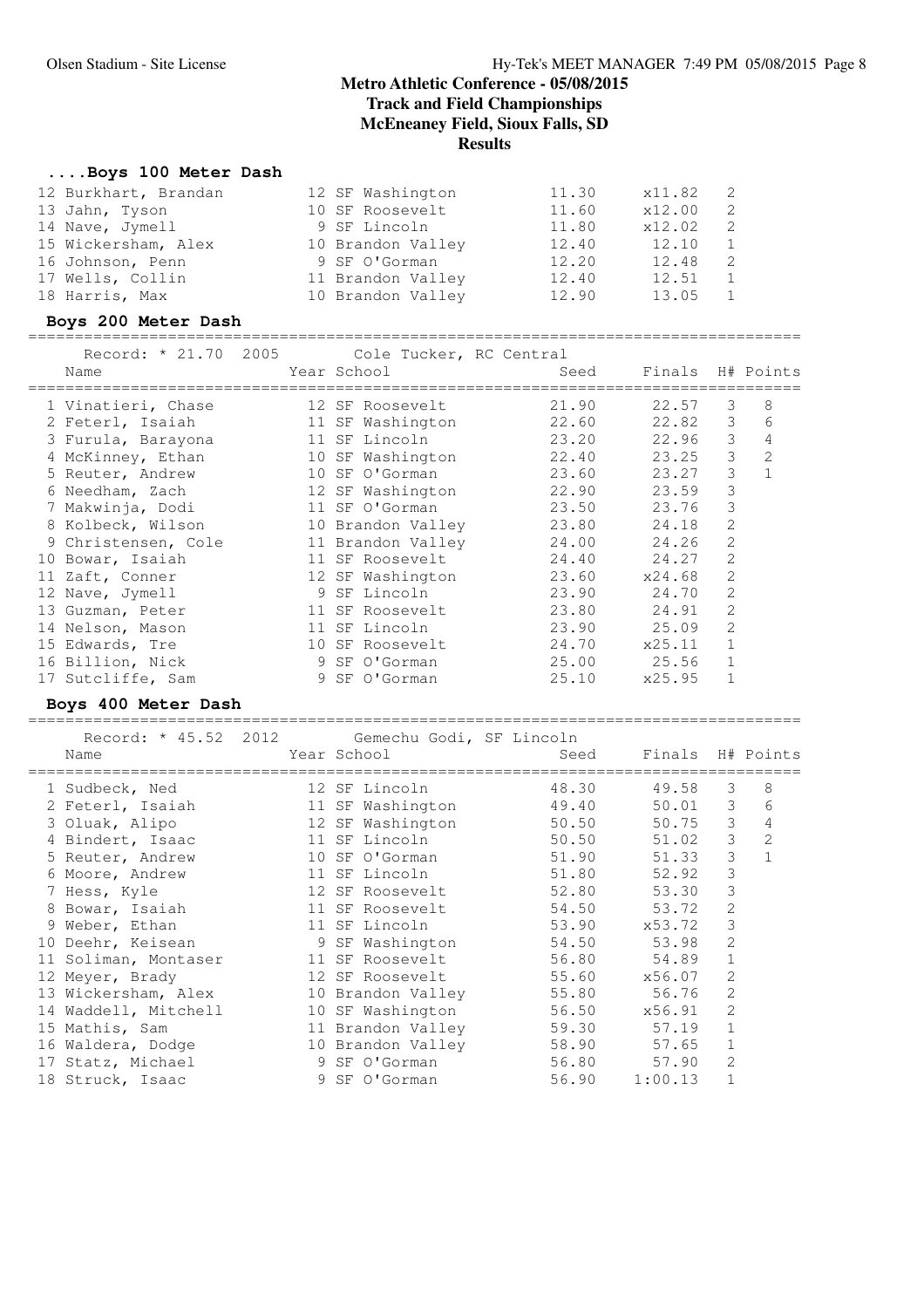**Boys 800 Meter Run**

| Record: * 1:55.70 2007 DJ Thompson, Spearfish<br>Name | Year School              | Seed    | Finals H# Points |                |                |
|-------------------------------------------------------|--------------------------|---------|------------------|----------------|----------------|
| 1 Goehring, Josh                                      | 11 SF Roosevelt          | 1:57.20 | 1:56.61          | 2              | 8              |
| 2 Sudbeck, Ned                                        | 12 SF Lincoln            | 1:58.40 | 1:57.35          | $\mathcal{L}$  | 6              |
| 3 Selken, Mitchell                                    | 12 Brandon Valley        | 1:59.20 | 1:59.16          | $\mathfrak{L}$ | 4              |
| 4 Derr, Alex                                          | 11 SF Washington 1:58.40 |         | 1:59.49          | $\overline{2}$ | $\mathfrak{D}$ |
| 5 Hanna, Jakob                                        | 10 Brandon Valley        | 2:02.00 | 1:59.73          | $\mathfrak{L}$ | $\mathbf{1}$   |
| 6 Lindner, Tiegen                                     | 11 SF O'Gorman           | 2:01.00 | 2:00.61          | $\mathfrak{D}$ |                |
| 7 Urtusuastequi, Jesus                                | 12 SF Roosevelt          | 1:59.20 | 2:02.63          | $\overline{2}$ |                |
| 8 Hegland, Jacob                                      | 11 Brandon Valley        | 2:02.00 | 2:03.15          | $\mathfrak{D}$ |                |
| Johnson, Davis<br>9                                   | 10 SF Roosevelt          | 2:05.20 | 2:05.18          | $\mathbf{1}$   |                |
| 10 Nachtigall, Aaron                                  | 12 SF O'Gorman           | 2:05.50 | 2:05.24          | $\mathbf 1$    |                |
| Johnson, Jadon<br>11                                  | 10 SF Lincoln            | 2:10.00 | 2:06.03          | $\mathbf{1}$   |                |
| 12 Uthe, Bailey                                       | 12 SF Washington         | 2:03.50 | 2:07.09          | $\mathbf{1}$   |                |
| 13 Dobson, Tyler                                      | 12 SF Lincoln            | 2:06.20 | 2:09.03          | $\mathbf 1$    |                |
| 14 Oluak, Alipo                                       | 12 SF Washington         | 2:03.20 | 2:09.38          | $\mathbf{1}$   |                |
| 15 Dutson, Cody                                       | 12 Brandon Valley        | 2:09.70 | x2:10.19         | $\mathbf{1}$   |                |
| 16 Kray, Alec                                         | 11 SF Washington         | 2:00.90 | x2:11.67         | $\mathfrak{D}$ |                |
| 17 Chesley, Blake                                     | 10 SF Roosevelt          | 2:06.60 | x2:12.55         | $\mathbf{1}$   |                |
| 18 Clark, Michael                                     | 10 SF<br>O'Gorman        | 2:12.50 | 2:19.65          | 1              |                |
|                                                       |                          |         |                  |                |                |

## **Boys 1600 Meter Run**

 Record: \* 4:20.34 2012 Tony Smoragiewicz, RC Stevens Name The Year School Contract Seed Finals Points ================================================================================ 1 Lauer, Will 12 SF Lincoln 4:14.40 4:23.22 8 2 Urtusuastegui, Jesus 12 SF Roosevelt 4:26.90 4:23.92 6 3 Nelson, Lukas 12 SF Roosevelt 4:27.60 4:24.61 4 4 Kray, Alec 11 SF Washington 4:32.00 4:25.36 2 5 Lindner, Tiegen 11 SF O'Gorman 4:27.30 4:27.80 1 6 Hegland, Jacob 11 Brandon Valley 4:37.60 4:31.77 7 Peters, Gabe 10 SF Lincoln 4:32.00 4:38.13 8 Louden, Dale 11 SF Lincoln 4:45.20 4:41.31 9 Iverson, Seth 10 SF Roosevelt 4:36.00 4:42.65 10 Knoblich, Cole 11 SF Washington 4:55.00 4:50.02 11 Selken, Mitchell 12 Brandon Valley 4:41.00 4:52.32 12 Swenson, Logan 12 SF Washington 4:50.00 4:55.80 13 Crouch, Ethan 11 SF O'Gorman 5:01.00 4:56.34 14 Ripperda, TJ 9 SF O'Gorman 5:02.00 5:03.85 15 Mvuyekure, Bonheur 9 SF Washington 5:10.00 x5:07.53

================================================================================

#### **Boys 3200 Meter Run**

================================================================================ Record: \* 9:15.00 2001 Eric Grumstrup, RC Stevens

| Name             | NECOLU. 2.19.00 ZOUI LILLO GIUMSCIUP, NO SCEVENS<br>Year School | Seed     | Finals Points |                |
|------------------|-----------------------------------------------------------------|----------|---------------|----------------|
| 1 Lauer, Will    | 12 SF Lincoln                                                   | 9:01.60  | 9:25.30       | 8              |
| 2 Nelson, Lukas  | 12 SF Roosevelt                                                 | 9:37.80  | 9:53.98       | 6              |
| 3 Selzler, Dreux | 12 SF Lincoln                                                   | 9:54.80  | 10:02.46      | $\overline{4}$ |
| 4 Peters, Gabe   | 10 SF Lincoln                                                   | 10:00.00 | 10:16.90      | 2              |
| 5 Hanna, Jakob   | 10 Brandon Valley                                               | 10:20.00 | 10:17.94      | $\mathbf{1}$   |
| 6 Iverson, Seth  | 10 SF Roosevelt                                                 | 10:25.30 | 10:20.07      |                |
|                  |                                                                 |          |               |                |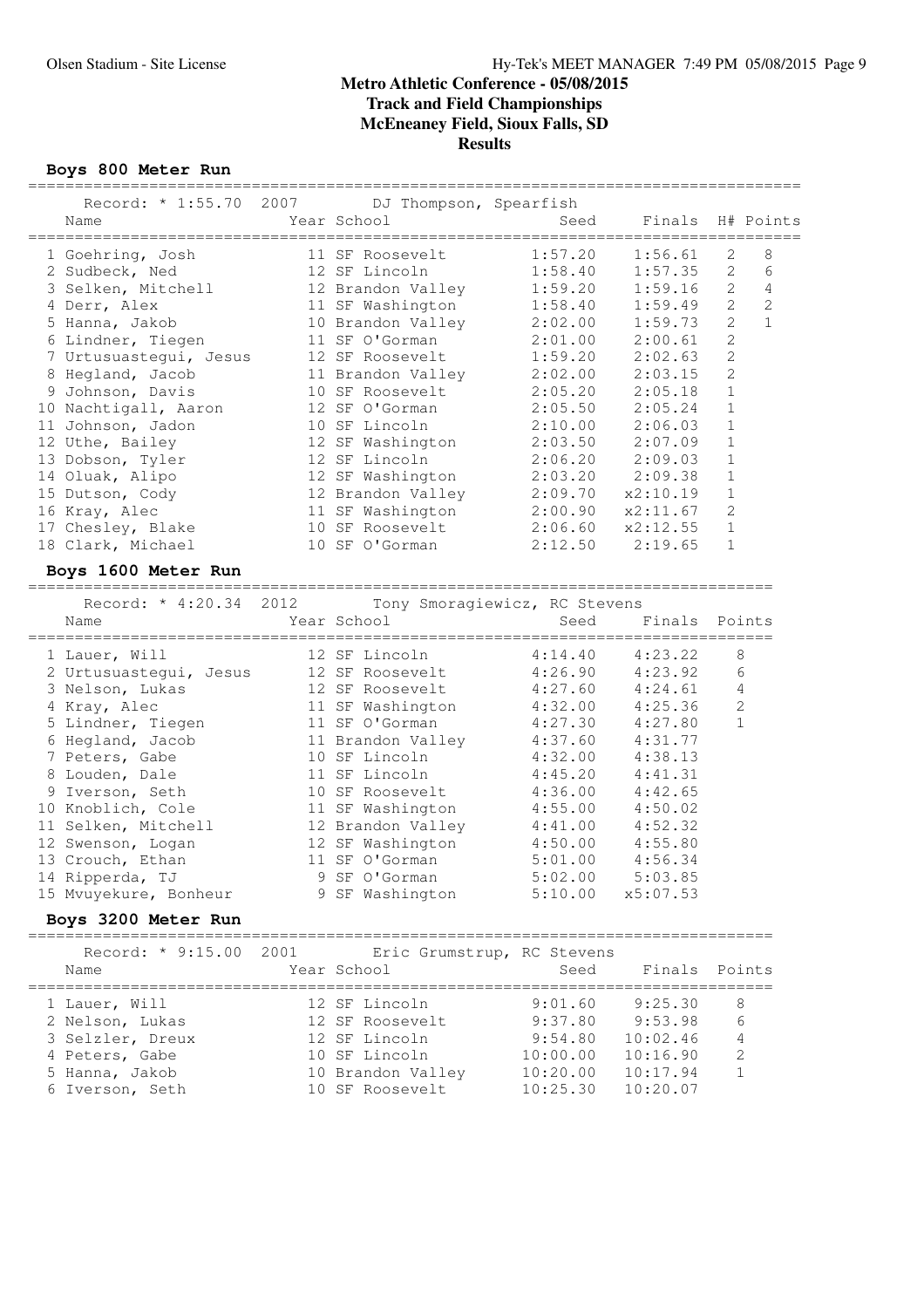## **....Boys 3200 Meter Run**

| 7 Wilde, Max      | 9 Brandon Valley |          | $10:40.60$ $10:28.09$ |
|-------------------|------------------|----------|-----------------------|
| 8 Klitzke, Henry  | 10 SF Lincoln    | 10:26.70 | x10:28.85             |
| 9 Pierson, Dylan  | 9 SF O'Gorman    | 10:45.00 | 10:31.87              |
| 10 Brown, Cole    | 11 SF Roosevelt  | 10:29.90 | 10:42.45              |
| 11 Lawler, Rudy   | 10 SF O'Gorman   | 11:10.00 | 10:49.00              |
| 12 Knoblich, Cole | 11 SF Washington | 10:30.00 | 10:51.85              |
| 13 Richard, Noah  | 9 SF Washington  | 11:15.00 | 11:25.23              |
| 14 Smith, Issac   | 11 SF Washington | 11:15.00 | 12:11.59              |

#### **Boys 110 Meter Hurdles**

=================================================================================== Record: \* 14.20 2000 Ron Hiutchinson, SF Roosevelt Name Year School Seed Finals H# Points =================================================================================== 1 Akok, Mayuen 12 SF Roosevelt 14.90 15.68 3 8 2 Enalls, Michael 11 SF Washington 15.60 15.70 3 6 3 Roach, Dalton 11 SF Lincoln 16.10 16.29 3 4 4 Fritsch, Luke 11 SF O'Gorman 16.20 16.49 3 2 5 Smith, Ty 11 SF Washington 17.60 16.52 2 1 6 Waddell, Tanner 12 SF Washington 16.50 17.46 3 7 Donahoe, Josh 9 Brandon Valley 16.90 17.74 3 8 House, James 10 Brandon Valley 17.50 18.25 3 9 Walls, Bryce 10 SF Roosevelt 17.50 18.26 3 10 Walker, Kade 11 SF Lincoln 18.50 18.80 2 11 Borstad, Gavin 11 SF Roosevelt 18.60 18.90 2 12 Wojciechowski, Reilly 10 Brandon Valley 18.50 19.32 2 13 Haggar, Robert 12 Brandon Valley 17.90 x19.43 2 14 Hertz, Alex 9 SF O'Gorman 18.60 19.69 2 15 DeBose, Malik 9 SF Lincoln 20.70 19.74 1 16 Iossi, Logan 12 SF O'Gorman 17.90 19.77 2 17 Baloun, Seth 9 SF Roosevelt 20.20 x20.09 1

#### **Boys 300 Meter Hurdles** ===================================================================================

Record: \* 38.90 2004 Alex Holmgren, RC Stevens Name The Year School Seed Finals H# Points =================================================================================== 1 Akok, Mayuen 12 SF Roosevelt 38.90 39.50 3 8 2 Waddell, Tanner 12 SF Washington 40.20 41.36 3 6 3 Fritsch, Luke 11 SF O'Gorman 41.50 43.15 3 4 4 Sommervold, Gunnar 11 SF O'Gorman 42.20 43.24 3 2 5 Roach, Dalton 11 SF Lincoln 42.70 44.00 3 1 6 Enalls, Michael 11 SF Washington 44.90 44.09 2 7 Woods, Alex 11 SF Lincoln 43.80 44.23 3 8 Walker, Kade 11 SF Lincoln 44.20 45.34 3 9 Bell, Connor 11 SF O'Gorman 44.40 46.17 3 10 Borstad, Gavin 11 SF Roosevelt 46.60 46.42 2 11 DeBose, Malik 9 SF Lincoln 46.90 x46.65 2 12 House, James 10 Brandon Valley 45.30 46.67 2 13 Wojciechowski, Reilly 10 Brandon Valley 45.50 46.73 2 14 Baloun, Seth 9 SF Roosevelt 50.80 46.76 1 15 Haggar, Robert 12 Brandon Valley 47.40 47.88 1 16 Walls, Bryce 10 SF Roosevelt 48.30 x48.13 1 17 Donahoe, Josh 9 Brandon Valley 44.90 x48.22 2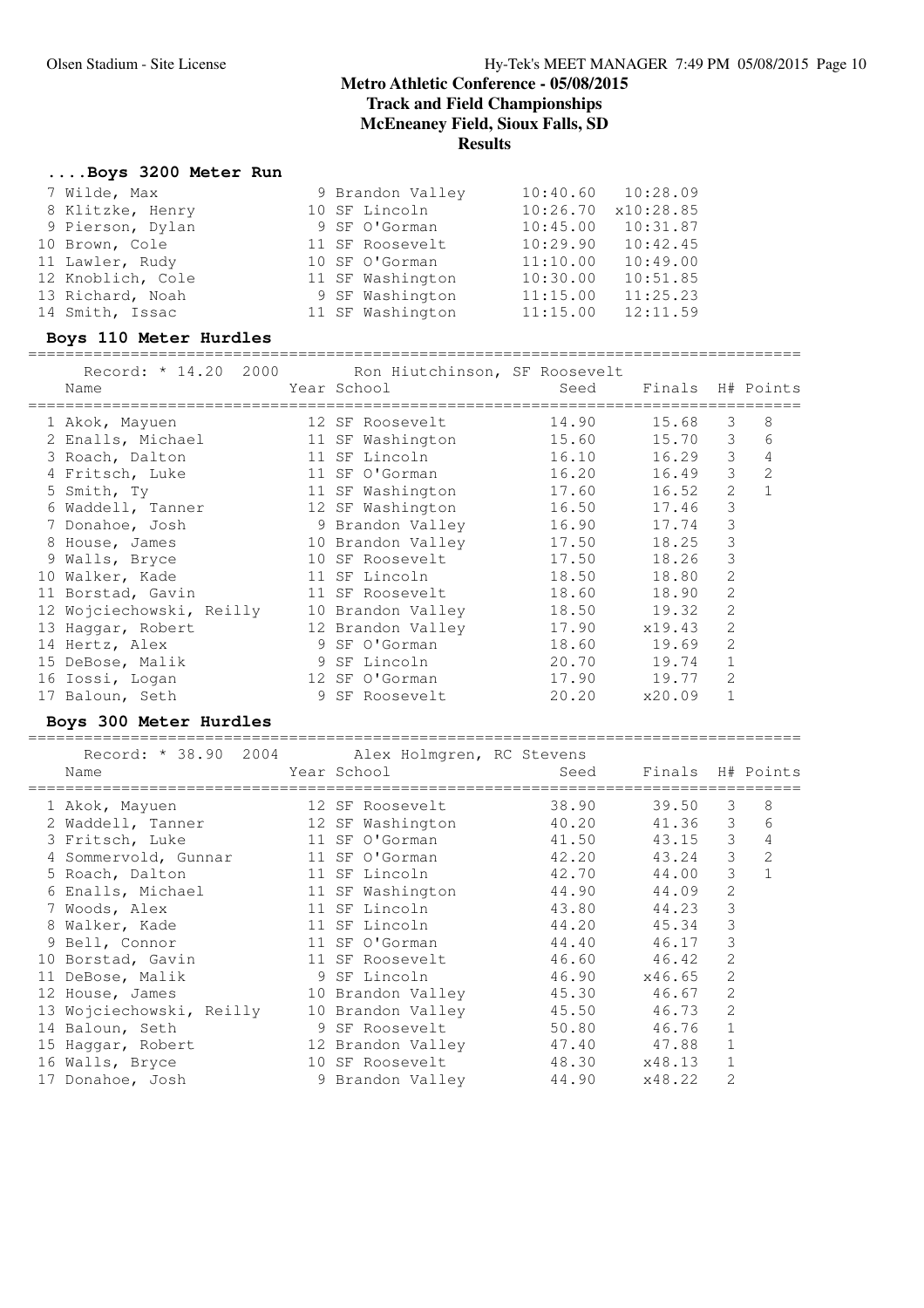**Boys 4x100 Meter Relay**

| Record: * 43.00<br>2004                        | SF Washington |         |         | Points         |
|------------------------------------------------|---------------|---------|---------|----------------|
| School                                         |               | Seed    | Finals  |                |
| 1 SF Roosevelt<br>' A '                        |               | 43.20   | 43.17   | 8              |
| 2 SF Lincoln 'A'                               |               | 43.60   | 43.98   | 6              |
| 3 SF Washington 'A'                            |               | 43.80   | 44.43   | 4              |
| 4 SF O'Gorman 'A'                              |               | 45.10   | 45.20   | $\mathcal{L}$  |
| -- Brandon Valley<br>$^{\prime}$ A $^{\prime}$ |               | 44.80   | DQ.     |                |
| Boys 4x200 Meter Relay                         |               |         |         |                |
| Record: * 1:28.60 2004                         | RC Stevens    |         |         |                |
| School                                         |               | Seed    | Finals  | Points         |
| 1 SF Lincoln<br>' A'                           |               | 1:31.90 | 1:30.84 | 8              |
| 2 SF Roosevelt 'A'                             |               | 1:31.40 | 1:33.34 | 6              |
| 3 SF O'Gorman<br>' A'                          |               | 1:33.00 | 1:34.63 | 4              |
| 4 SF Washington 'A'                            |               | 1:32.00 | 1:35.06 | 2              |
| -- Brandon Valley 'A'                          |               | 1:33.10 | DQ.     |                |
| Boys 4x400 Meter Relay                         |               |         |         |                |
| Record: * 3:22.60 2010                         | SF Washington |         |         |                |
| School                                         |               | Seed    | Finals  | Points         |
| 1 SF Roosevelt<br>' A'                         |               | 3:22.80 | 3:23.52 | 8              |
| 2 SF Washington 'A'                            |               | 3:20.40 | 3:25.44 | 6              |
| 3 SF Lincoln 'A'                               |               | 3:25.60 | 3:26.82 | 4              |
| 4 SF O'Gorman<br>$^{\prime}$ A $^{\prime}$     |               | 3:30.00 | 3:31.72 | $\mathfrak{D}$ |
| 5 Brandon Valley 'A'                           |               | 3:33.40 | 3:54.10 |                |
| Boys 4x800 Meter Relay                         |               |         |         |                |
| Record: * 7:55.63<br>2012                      | SF Washington |         |         |                |
| School                                         |               | Seed    | Finals  | Points         |
| 1 SF Roosevelt<br>' a '                        |               | 7:55.40 | 8:13.94 | 8              |
| 2 SF Washington 'A'                            |               | 8:02.30 | 8:20.39 | 6              |
| 3 SF Lincoln<br>' A'                           |               | 8:15.80 | 8:35.44 | 4              |
| 4 SF O'Gorman<br>' A '                         |               | 7:57.80 | 8:56.21 | $\mathfrak{D}$ |
| Boys 1600 Sprint Medley<br>=================   |               |         |         |                |
| Record: * 3:38.40<br>2009                      | SF Roosevelt  |         |         |                |
| School                                         |               | Seed    | Finals  | Points         |
| 1 SF Roosevelt<br>$^{\prime}$ A $^{\prime}$    |               | 3:31.30 | 3:40.58 | 8              |
| 2 SF O'Gorman<br>' A'                          |               | 3:41.00 | 3:43.05 | 6              |
| 3 SF Lincoln<br>' A'                           |               | 3:47.10 | 3:46.75 | 4              |
| 4 SF Washington<br>' A'                        |               | 3:50.00 | 3:52.53 | 2              |
| 5 Brandon Valley<br>'A'                        |               | 3:37.80 | 4:11.14 |                |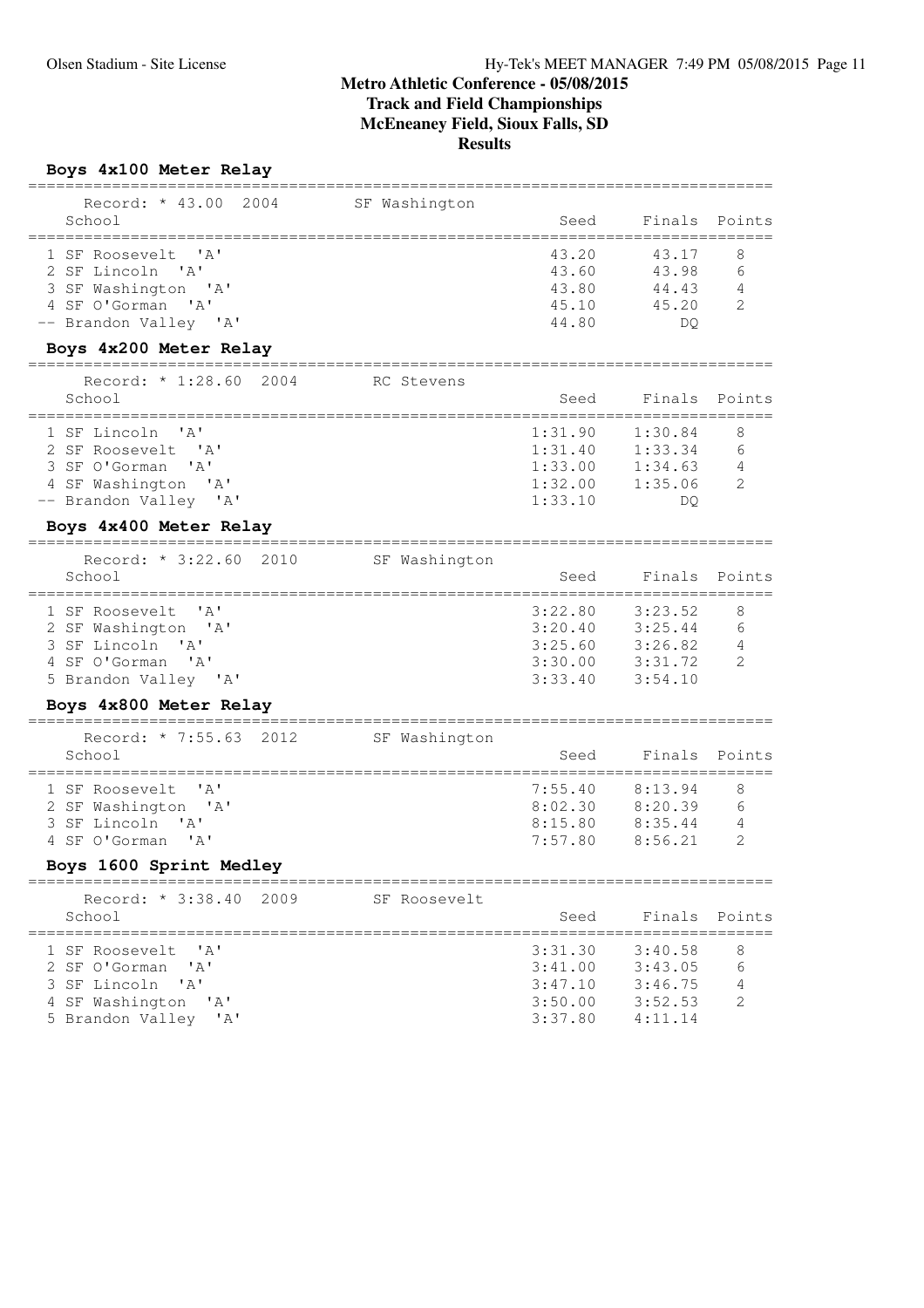================================================================================

# **Metro Athletic Conference - 05/08/2015 Track and Field Championships McEneaney Field, Sioux Falls, SD Results**

**Boys High Jump**

| Record: * 6-07 2010<br>Name                                                                                                                                                                                                                                                                                                                   |      | Ortken/Iddings, RC Stevens<br>Year School                                                                                                                                                                                                                                                                                   | Seed                                                                                                                                                                                                                                                        | Finals                                                                                                                                                                                        | Points                                   |
|-----------------------------------------------------------------------------------------------------------------------------------------------------------------------------------------------------------------------------------------------------------------------------------------------------------------------------------------------|------|-----------------------------------------------------------------------------------------------------------------------------------------------------------------------------------------------------------------------------------------------------------------------------------------------------------------------------|-------------------------------------------------------------------------------------------------------------------------------------------------------------------------------------------------------------------------------------------------------------|-----------------------------------------------------------------------------------------------------------------------------------------------------------------------------------------------|------------------------------------------|
| 1 Kahn, Darious<br>2 Meyers, Nickel<br>3 Peery, Jack<br>4 Albousafi, Jamal<br>4 Hieber, Evan<br>6 Lebon, Kyle<br>6 Gatluak, Kuong<br>6 Erickson, Jake<br>9 Sutcliffe, Sam<br>9 Deehr, Keisean<br>-- Johnson, Penn<br>-- Struck, Isaac<br>-- Kolbeck, Wilson<br>-- Soltero, Antonio<br>-- Grage, Spencer<br>-- Donahoe, Josh<br>-- Day, Nathan |      | 12 SF Washington<br>12 SF Lincoln<br>11 SF O'Gorman<br>11 SF Roosevelt<br>11 SF Lincoln<br>10 SF Washington<br>12 SF Roosevelt<br>12 SF Lincoln<br>9 SF O'Gorman<br>9 SF Washington<br>9 SF O'Gorman<br>9 SF O'Gorman<br>10 Brandon Valley<br>9 Brandon Valley<br>10 Brandon Valley<br>9 Brandon Valley<br>11 SF Washington | $6 - 02.00$<br>$6 - 03.00$<br>$6 - 05.00$<br>$6 - 00.00$<br>$6 - 02.00$<br>$5 - 08.00$<br>$5 - 10.00$<br>$5 - 09.00$<br>$5 - 06.00$<br>$5 - 07.00$<br>$5 - 06.00$<br>$5 - 06.00$<br>$5 - 07.00$<br>$5 - 01.00$<br>$6 - 01.00$<br>$5 - 01.00$<br>$5 - 07.00$ | $6 - 02.00$<br>$J6 - 02.00$<br>$6 - 00.00$<br>$5 - 10.00$<br>$5 - 10.00$<br>$5 - 08.00$<br>$5 - 08.00$<br>$5 - 08.00$<br>$5 - 04.00$<br>$5 - 04.00$<br>ΝH<br>ΝH<br>ΝH<br>ΝH<br>NH<br>ΝH<br>ΝH | 8<br>6<br>4<br>1.50<br>1.50              |
| Boys Pole Vault                                                                                                                                                                                                                                                                                                                               |      |                                                                                                                                                                                                                                                                                                                             |                                                                                                                                                                                                                                                             |                                                                                                                                                                                               |                                          |
| Record: * 15-00<br>Name                                                                                                                                                                                                                                                                                                                       | 2007 | Taylor Slingsby, RC Central<br>Year School                                                                                                                                                                                                                                                                                  | Seed                                                                                                                                                                                                                                                        | Finals                                                                                                                                                                                        | Points                                   |
| 1 Christensen, Cole<br>2 Lohr, Carter<br>3 Nelson, Mason<br>4 Zea, Jacob<br>4 Donahoe, Jake<br>6 Dean, Trevor<br>7 Kokenge, Taylor<br>7 Skow, Austin<br>9 Hertz, Alex<br>10 Russell, Keegan<br>-- Rausch, Ethan<br>Boys Long Jump                                                                                                             |      | 11 Brandon Valley<br>9 SF Roosevelt<br>11 SF Lincoln<br>12 SF Lincoln<br>12 Brandon Valley<br>9 Brandon Valley<br>11 SF Lincoln<br>9 Brandon Valley<br>9 SF O'Gorman<br>12 SF Lincoln<br>8 SF O'Gorman                                                                                                                      | $13 - 06.00$<br>$12 - 03.00$<br>$11 - 09.00$<br>$10 - 03.00$<br>$10 - 00.00$<br>$9 - 03.00$<br>$8 - 03.00$<br>$9 - 03.00$<br>$8 - 06.00$<br>$9 - 06.00$<br>$8 - 00.00$                                                                                      | $13 - 02.00$<br>$11 - 06.00$<br>$11 - 00.00$<br>$10 - 06.00$<br>$10 - 06.00$<br>$10 - 00.00$<br>$9 - 00.00$<br>$x9 - 00.00$<br>$8 - 06.00$<br>$x7 - 00.00$<br>ΝH                              | 8<br>6<br>$\overline{4}$<br>1.50<br>1.50 |
| Record: * 22-07.75<br>Name                                                                                                                                                                                                                                                                                                                    | 2001 | Travis Clark, RC Stevens<br>Year School Seed                                                                                                                                                                                                                                                                                |                                                                                                                                                                                                                                                             |                                                                                                                                                                                               | Finals Points                            |
| 1 Wilde, Alex<br>2 Fritsch, Luke<br>3 Smith, Ty<br>4 Toenah, Max<br>5 Looby, Eric<br>6 Enalls, Michael<br>7 Kolb, David<br>8 Peery, Jack<br>9 Grode, Chase<br>10 Hieber, Evan<br>11 Bolden, Zach                                                                                                                                              |      | 12 Brandon Valley<br>11 SF O'Gorman<br>11 SF Washington<br>10 SF Roosevelt<br>10 SF Lincoln<br>11 SF Washington<br>12 SF Roosevelt<br>11 SF O'Gorman<br>10 Brandon Valley<br>11 SF Lincoln<br>10 SF Washington                                                                                                              | $20 - 01.00$<br>$21 - 05.00$<br>$20 - 02.00$<br>$20 - 06.00$<br>$20 - 01.50$<br>$20 - 04.00$<br>$20 - 00.00$<br>$20 - 02.00$<br>$19 - 09.00$<br>$20 - 00.00$<br>$19 - 10.00$                                                                                | $21 - 04.75$<br>$20 - 08.75$<br>$20 - 07.50$<br>$20 - 06.50$<br>$20 - 04.00$<br>$20 - 03.25$<br>$20 - 02.00$<br>$19 - 11.00$<br>$19 - 04.75$<br>$19 - 00.75$<br>$18 - 09.00$                  | 8<br>6<br>4<br>$\mathbf{2}$<br>1         |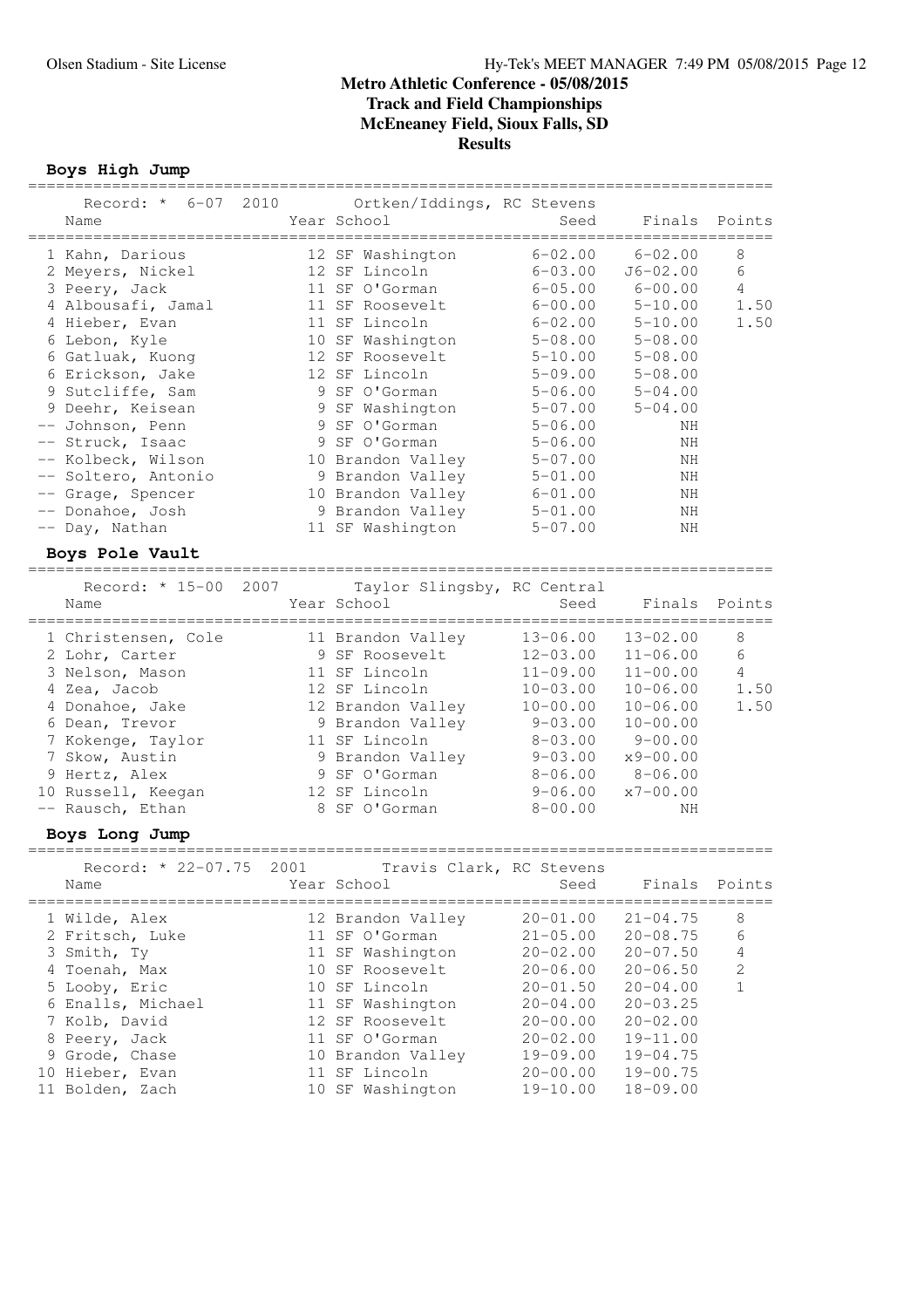# **....Boys Long Jump**

| 12 Sutcliffe, Sam   | 9 SF O'Gorman     | $18 - 03.00$ $18 - 07.50$      |
|---------------------|-------------------|--------------------------------|
| 13 Pio, Jimmy       | 11 SF O'Gorman    | $18 - 06.00 \times 18 - 02.50$ |
| 14 Scholten, Zach   | 10 Brandon Valley | $16 - 09.75$ $18 - 00.75$      |
| 15 Galbavy, Isaah   | 10 Brandon Valley | $18 - 00.00 \times 17 - 03.50$ |
| 16 DeBose, Malik    | 9 SF Lincoln      | $17-10.50$ $16-10.50$          |
| 17 Woods, Alex      | 11 SF Lincoln     | $19-06.50 \times 16-10.25$     |
| -- Christion, Taryn | 12 SF Roosevelt   | $20 - 11.75$<br>- ND           |
| -- Keller, Carter   | 11 SF Washington  | $19 - 00.00$<br>ND             |
|                     |                   |                                |

# **Boys Triple Jump**

| Name               | Record: * 45-04 2010 Gavin Cordell, Spearfish<br>Year School | Seed         | Finals Points |                |
|--------------------|--------------------------------------------------------------|--------------|---------------|----------------|
| 1 Fritsch, Luke    | 11 SF O'Gorman                                               | $44 - 05.00$ | $44 - 11.00$  | 8              |
| 2 Wilde, Alex      | 12 Brandon Valley                                            | $44 - 00.00$ | $44 - 09.00$  | 6              |
| 3 Smith, Ty        | 11 SF Washington                                             | $41 - 10.25$ | $44 - 04.50$  | 4              |
| 4 Zino, Romeo      | 12 SF Lincoln                                                | $41 - 01.25$ | $41 - 09.25$  | $\overline{2}$ |
| 5 Garcia, Fernando | 11 SF Washington                                             | $40 - 10.50$ | $41 - 02.00$  | 1              |
| 6 Pio, Jimmy       | 11 SF O'Gorman                                               | $39 - 03.00$ | $40 - 09.50$  |                |
| 7 Bolden, Zach     | 10 SF Washington                                             | $40 - 03.75$ | $38 - 05.75$  |                |
| 8 Bizimana, David  | 9 SF Lincoln                                                 | 38-00.00     | $38 - 01.00$  |                |
| 9 Statz, Michael   | 9 SF O'Gorman                                                | $38 - 01.00$ | $37 - 04.00$  |                |
| 10 Scholten, Zach  | 10 Brandon Valley                                            | $34 - 10.75$ | $36 - 04.75$  |                |
| 11 Haqqar, Robert  | 12 Brandon Valley                                            | $34 - 00.00$ | $32 - 01.25$  |                |
| -- Keller, Carter  | 11 SF Washington                                             | $39 - 00.00$ | ND            |                |
| -- Kolb, David     | 12 SF Roosevelt                                              | $41 - 05.00$ | <b>ND</b>     |                |
| -- Ransom, Lee     | 11 SF Lincoln                                                | $40 - 04.00$ | ND            |                |
| -- Gatluak, Kuong  | 12 SF Roosevelt                                              | $39 - 05.00$ | ND            |                |
| -- Hart, Keone     | 12 SF Lincoln                                                | $41 - 07.75$ | ND            |                |
| -- Renshaw, Zach   | 11 SF O'Gorman                                               | $38 - 08.00$ | ND            |                |
|                    |                                                              |              |               |                |

## **Boys Shot Put**

| Record: * 62-00.25 1999 Bill Gassen, RC Central<br>Name | Year School       | Seed         | Finals Points              |                |
|---------------------------------------------------------|-------------------|--------------|----------------------------|----------------|
| 1 Haushild, Austin                                      | 11 SF Lincoln     | $46 - 04.50$ | $47 - 03.00$               | 8              |
| 2 Byrd, Nate                                            | 12 SF O'Gorman    | $46 - 07.00$ | $45 - 05.50$               | 6              |
| 3 Peters, Derek                                         | 12 SF Lincoln     | $49 - 07.25$ | $45 - 04.50$               | $\sqrt{4}$     |
| 4 Batt, Andrew                                          | 11 SF Roosevelt   | $46 - 06.00$ | $45 - 03.00$               | $\overline{c}$ |
| 5 Christie, Bryce                                       | 10 Brandon Valley | $41 - 09.00$ | $44 - 05.50$               | $\mathbf{1}$   |
| 6 Jones, OJ                                             | 12 SF Lincoln     | 43-03.25     | $43 - 10.25$               |                |
| 7 Steffl, Teddy                                         | 12 SF O'Gorman    | $44 - 00.00$ | $42 - 11.00$               |                |
| 8 Holmes, Andy                                          | 11 Brandon Valley | $41 - 07.00$ | $42 - 10.50$               |                |
| 9 Wilson, Jackson                                       | 9 SF Washington   | 38-00.00     | $42 - 04.00$               |                |
| 10 Druse, Austin                                        | 12 SF Lincoln     | $42 - 01.00$ | $x41 - 09.50$              |                |
| 11 Holm, Nate                                           | 12 Brandon Valley |              | $43 - 07.00$ $41 - 02.50$  |                |
| 12 Bullard, Joshua                                      | 10 Brandon Valley | $40 - 08.00$ | $x40 - 07.50$              |                |
| 13 Anderson, Lucas                                      | 11 SF O'Gorman    | $41 - 00.00$ | $40 - 06.25$               |                |
| 14 Skogstad, Jacob                                      | 11 SF Washington  | 38-00.00     | $40 - 06.00$               |                |
| 15 Jahn, Tyson                                          | 10 SF Roosevelt   |              | $40 - 03.00$ $39 - 11.50$  |                |
| 16 Kirsch, Zach                                         | 11 SF O'Gorman    |              | $39 - 06.00$ $x33 - 11.00$ |                |
| 17 Lester, Payton                                       | 9 SF Washington   |              | $32 - 07.25$               |                |